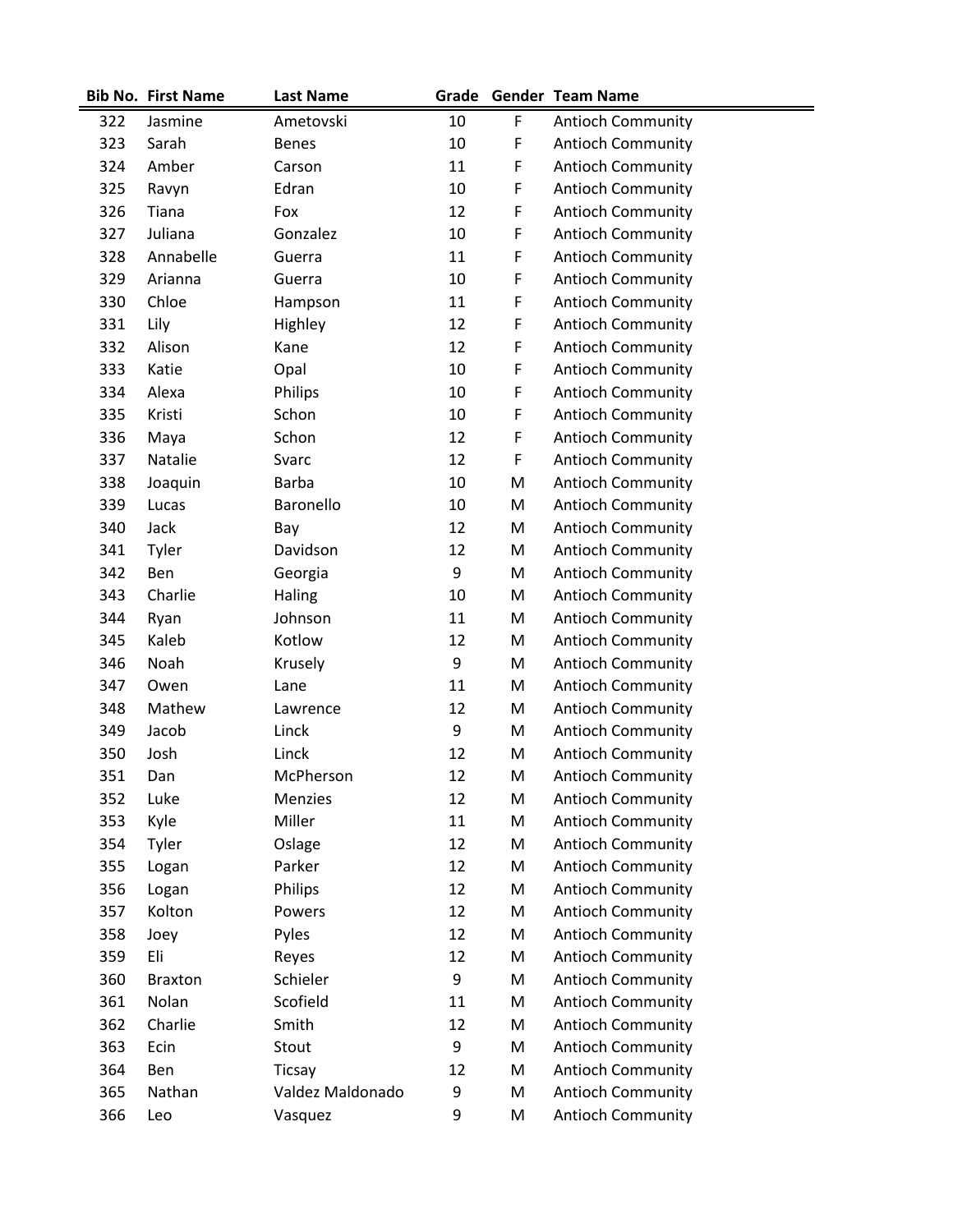| 367 | Mathew   | Watkinson     | 10 | M | <b>Antioch Community</b> |
|-----|----------|---------------|----|---|--------------------------|
| 368 | Walker   | Winkler       | 11 | M | <b>Antioch Community</b> |
| 369 | Alex     | Wisdom        | 10 | M | <b>Antioch Community</b> |
| 370 | Ashley   | Adams         | 12 | F | <b>Badger</b>            |
| 371 | Olivia   | Aguilar       | 12 | F | Badger                   |
| 372 | Sierra   | Bernardo      | 11 | F | <b>Badger</b>            |
| 373 | Emilee   | <b>Booker</b> | 11 | F | <b>Badger</b>            |
| 374 | Carley   | Brown         | 9  | F | <b>Badger</b>            |
| 375 | Gianna   | Carollo       | 10 | F | <b>Badger</b>            |
| 376 | Kierra   | Clifford      | 10 | F | <b>Badger</b>            |
| 377 | Esther   | Coltman       | 10 | F | <b>Badger</b>            |
| 378 | Cailin   | Comfort       | 9  | F | <b>Badger</b>            |
| 379 | Casey    | Coyne         | 11 | F | <b>Badger</b>            |
| 380 | Bella    | Cruz          | 9  | F | <b>Badger</b>            |
| 381 | Kaaden   | Dull          | 10 | F | <b>Badger</b>            |
| 382 | Lizzie   | Fischer       | 11 | F | <b>Badger</b>            |
| 383 | Vivian   | Ford          | 10 | F | <b>Badger</b>            |
| 384 | Madeline | Garvens       | 9  | F | <b>Badger</b>            |
| 385 | Skye     | Genrich       | 10 | F | <b>Badger</b>            |
| 386 | Jenny    | Gibbs         | 11 | F | <b>Badger</b>            |
| 387 | Ava      | Gill          | 9  | F | <b>Badger</b>            |
| 388 | Ellie    | Goff          | 11 | F | <b>Badger</b>            |
| 389 | Lauryn   | Grothe        | 11 | F | <b>Badger</b>            |
| 390 | Nicole   | Hammond       | 11 | F | <b>Badger</b>            |
| 391 | Madi     | Hart          | 11 | F | <b>Badger</b>            |
| 392 | Kayla    | Hirschmann    | 10 | F | <b>Badger</b>            |
| 393 | Alexis   | Kerr          | 9  | F | <b>Badger</b>            |
| 394 | Kylie    | Kramer        | 10 | F | <b>Badger</b>            |
| 395 | Tori     | Laramy        | 12 | F | <b>Badger</b>            |
| 396 | Reese    | Mikrut        | 12 | F | Badger                   |
| 397 | Lauren   | Milligan      | 9  | F | <b>Badger</b>            |
| 398 | Kate     | Murray        | 10 | F | Badger                   |
| 399 | Macey    | Nurnberg      | 11 | F | <b>Badger</b>            |
| 400 | Yulianna | Ovalle        | 11 | F | <b>Badger</b>            |
| 401 | Khushi   | Patel         | 10 | F | <b>Badger</b>            |
| 402 | Yadhira  | Perez         | 11 | F | <b>Badger</b>            |
| 403 | Kaile    | Pollard       | 11 | F | <b>Badger</b>            |
| 404 | Emily    | Potter        | 11 | F | <b>Badger</b>            |
| 405 | Izabella | Prichard      | 10 | F | <b>Badger</b>            |
| 406 | Kyler    | Rhode         | 11 | F | <b>Badger</b>            |
| 407 | Sabrina  | Santana       | 10 | F | <b>Badger</b>            |
| 408 | Madison  | Schoolfield   | 12 | F | <b>Badger</b>            |
| 409 | Autumn   | Smith         | 11 | F | <b>Badger</b>            |
| 410 | Kate     | Spende        | 12 | F | <b>Badger</b>            |
| 411 | Jess     | Stefaniak     | 12 | F | <b>Badger</b>            |
| 412 | Ava      | Trent         | 11 | F | <b>Badger</b>            |
| 413 | Elly     | Wall          | 11 | F | <b>Badger</b>            |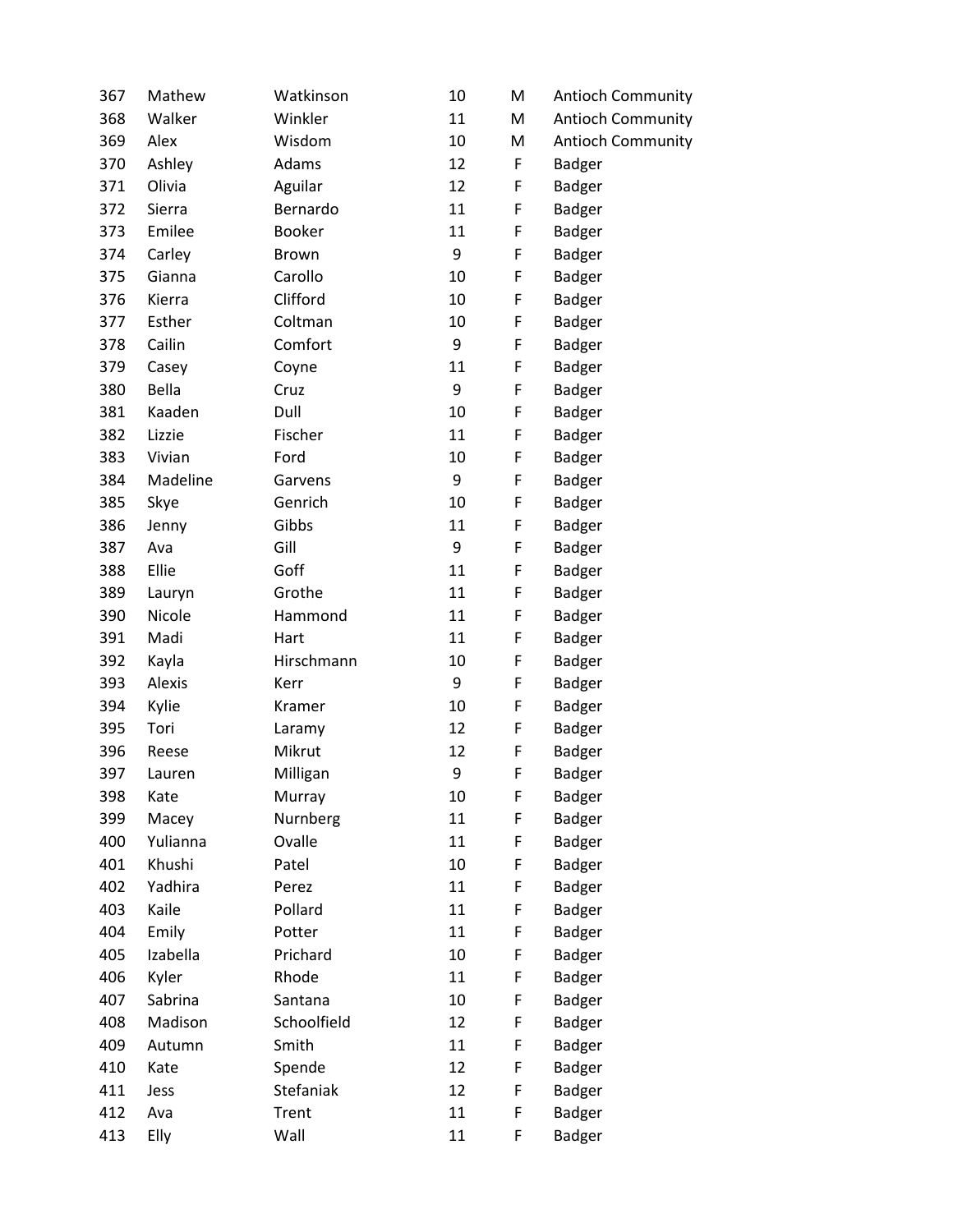| 414 | Ashlyn         | Welch          | 11 | F | <b>Badger</b> |
|-----|----------------|----------------|----|---|---------------|
| 415 | Jocelyn        | Wilson         | 12 | F | <b>Badger</b> |
| 416 | Dominic        | Alonzo         | 10 | M | <b>Badger</b> |
| 417 | Seth           | <b>Behrens</b> | 10 | M | <b>Badger</b> |
| 418 | Zach           | Blasiman       | 10 | M | <b>Badger</b> |
| 419 | <b>Nick</b>    | <b>Brennan</b> | 10 | M | <b>Badger</b> |
| 420 | Genaro         | Camas          | 9  | M | <b>Badger</b> |
| 421 | Nolan          | Cassidy        | 10 | M | <b>Badger</b> |
| 422 | Owen           | Chapman        | 10 | M | Badger        |
| 453 | Jon            | D'Auria        | 10 | M | <b>Badger</b> |
| 454 | <b>Bennet</b>  | Doebler        | 9  | M | Badger        |
| 455 | Demetrius      | Farmekis       | 10 | M | <b>Badger</b> |
| 456 | Casey          | Faukner        | 10 | M | <b>Badger</b> |
| 457 | Sean           | Foley          | 12 | M | <b>Badger</b> |
| 458 | Tim            | Geils          | 10 | M | <b>Badger</b> |
| 459 | Nelson         | Giese          | 12 | M | <b>Badger</b> |
| 460 | Otto           | Goebel         | 11 | M | <b>Badger</b> |
| 461 | Benton         | Greenberg      | 10 | M | <b>Badger</b> |
| 462 | <b>Braeden</b> | Hasse          | 11 | M | <b>Badger</b> |
| 463 | Steven         | Haworth        | 12 | M | <b>Badger</b> |
| 464 | Xander         | Humphrey       | 12 | M | <b>Badger</b> |
| 465 | <b>Brody</b>   | Kluge          | 10 | M | <b>Badger</b> |
| 466 | Ryan           | Kormanak       | 11 | M | <b>Badger</b> |
| 467 | Kal            | Kramp          | 9  | M | <b>Badger</b> |
| 468 | Jacob          | Kuhnke         | 10 | M | <b>Badger</b> |
| 469 | Gabe           | Lawrechi       | 10 | M | <b>Badger</b> |
| 470 | Dupee          | Lex            | 10 | M | <b>Badger</b> |
| 471 | Seth           | Linnenman      | 11 | M | <b>Badger</b> |
| 472 | Sean           | Lussmyer       | 11 | M | <b>Badger</b> |
| 473 | Matt           | Marak          | 11 | M | <b>Badger</b> |
| 474 | <b>Brandon</b> | Martinez       | 12 | M | Badger        |
| 475 | Dan            | Martinez       | 9  | M | <b>Badger</b> |
| 476 | Greg           | Miller         | 12 | M | Badger        |
| 477 | Sean           | Payton         | 10 | M | <b>Badger</b> |
| 478 | Conrad         | Perez          | 10 | M | <b>Badger</b> |
| 479 | Gabe           | Perez          | 10 | M | <b>Badger</b> |
| 480 | Nathanial      | Rafe           | 10 | M | Badger        |
| 481 | Jude           | Reusch         | 10 | M | <b>Badger</b> |
| 482 | Kaden          | Richardson     | 9  | M | <b>Badger</b> |
| 483 | Jared          | Samonig        | 11 | M | <b>Badger</b> |
| 484 | Jon            | Santana        | 11 | M | <b>Badger</b> |
| 485 | Andreas        | Scocos         | 11 | M | <b>Badger</b> |
| 486 | Crete          | Slattery       | 9  | M | <b>Badger</b> |
| 487 | Joe            | Smith          | 10 | M | <b>Badger</b> |
| 488 | Jack           | Spende         | 10 | M | <b>Badger</b> |
| 489 | Connor         | Spiewak        | 11 | M | <b>Badger</b> |
| 490 | Phillip        | Steele         | 10 | M | <b>Badger</b> |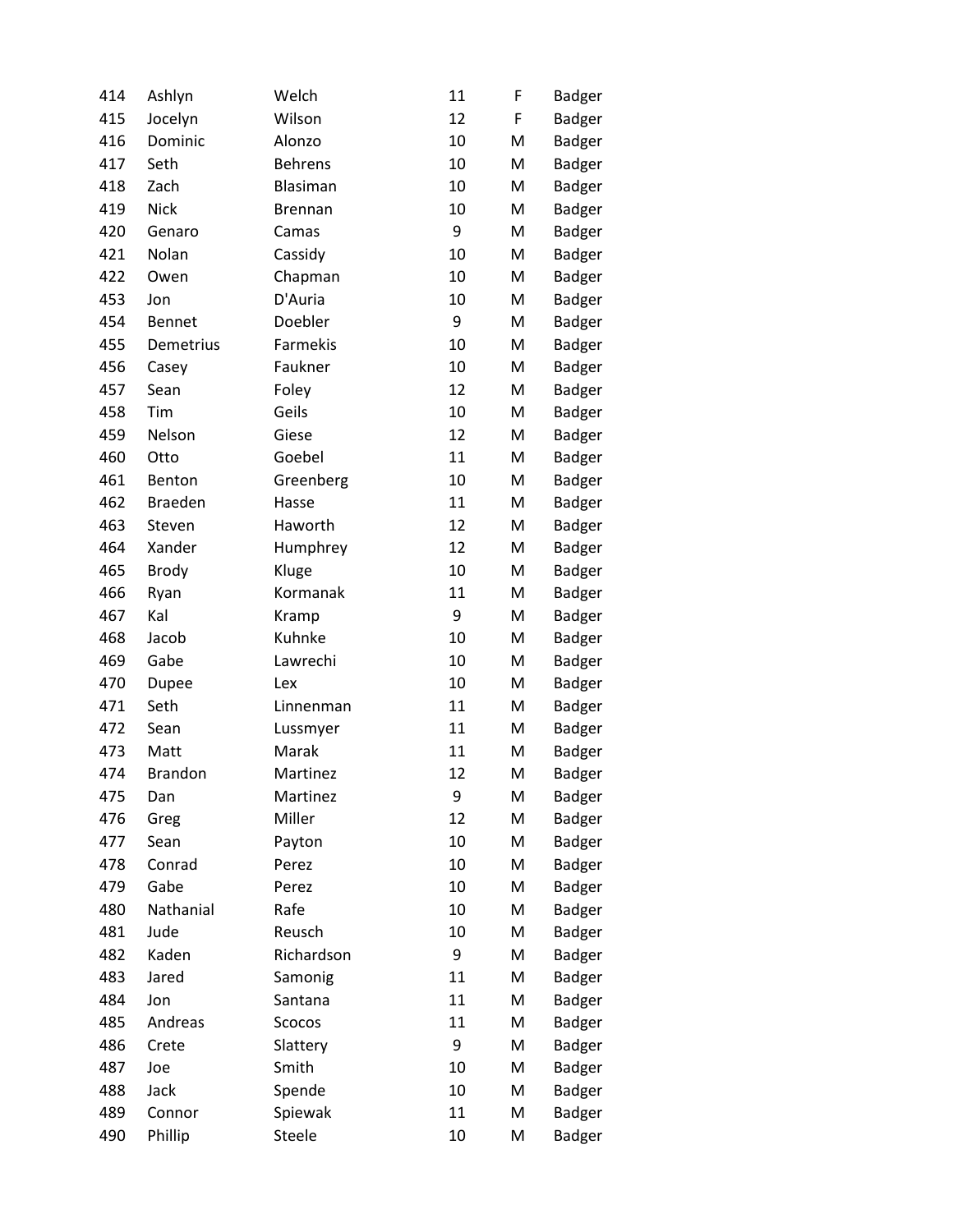| 491 | Abe           | Thomas          | 10 | M | Badger        |
|-----|---------------|-----------------|----|---|---------------|
| 492 | Eric          | Thometz         | 10 | M | <b>Badger</b> |
| 493 | Angel         | Toriibio        | 10 | M | <b>Badger</b> |
| 494 | <b>Bryce</b>  | Twyning         | 11 | M | <b>Badger</b> |
| 495 | Logan         | Wade            | 10 | M | <b>Badger</b> |
| 496 | Nathan        | White           | 11 | M | <b>Badger</b> |
| 497 | Evan          | Wruk            | 10 | M | <b>Badger</b> |
| 498 | Kaylee        | Anzalone        | 10 | F | Elkhorn       |
| 499 | Rylee         | Constable       | 10 | F | Elkhorn       |
| 500 | Jessica       | Duong           | 11 | F | Elkhorn       |
| 501 | Maya          | Ehlen           | 10 | F | Elkhorn       |
| 502 | Aren          | Gonzales        | 10 | F | Elkhorn       |
| 503 | Isabelle      | Hennig          | 9  | F | Elkhorn       |
| 504 | Jazmin        | Huerta          | 11 | F | Elkhorn       |
| 505 | Paige         | Jacobs          | 10 | F | Elkhorn       |
| 506 | Corrina       | Lueptow         | 12 | F | Elkhorn       |
| 507 | Emily         | Mullen          | 9  | F | Elkhorn       |
| 508 | Maddy         | Olson           | 11 | F | Elkhorn       |
| 509 | Allie         | Padilla         | 11 | F | Elkhorn       |
| 510 | <b>Bailey</b> | Plant           | 11 | F | Elkhorn       |
| 511 | Gwen          | Richardson      | 12 | F | Elkhorn       |
| 512 | Chloe         | Robinson        | 10 | F | Elkhorn       |
| 513 | Kaeleigh      | Runnells        | 10 | F | Elkhorn       |
| 514 | Piper         | Sleider         | 12 | F | Elkhorn       |
| 515 | Daniela       | Valadez         | 11 | F | Elkhorn       |
| 516 | Haley         | Vogl            | 10 | F | Elkhorn       |
| 517 | Shannon       | Wulf            | 11 | F | Elkhorn       |
| 518 | Noelle        | Zorn            | 11 | F | Elkhorn       |
| 519 | Kaden         | Anzalone        | 10 | M | Elkhorn       |
| 520 | Riley         | <b>Buchheit</b> | 10 | M | Elkhorn       |
| 521 | Sam           | Contreras       | 12 | M | Elkhorn       |
| 522 | Drew          | Davey           | 10 | M | Elkhorn       |
| 523 | Mitch         | Falcon          | 10 | M | Elkhorn       |
| 524 | lan           | Fletcher        | 11 | M | Elkhorn       |
| 525 | Tomas         | Gomez           | 12 | M | Elkhorn       |
| 526 | Chance        | Howarth         | 11 | M | Elkhorn       |
| 527 | Alex          | Huerta          | 12 | M | Elkhorn       |
| 528 | Erik          | Johnson         | 10 | M | Elkhorn       |
| 529 | Lucas         | Koepke          | 12 | M | Elkhorn       |
| 530 | Mitchell      | Malaney         | 10 | M | Elkhorn       |
| 531 | Sam           | Manak           | 9  | M | Elkhorn       |
| 532 | Eusebio       | Paniagua        | 12 | M | Elkhorn       |
| 533 | Jonah         | Pulokas         | 11 | M | Elkhorn       |
| 534 | Brayden       | Pyatt           | 11 | M | Elkhorn       |
| 535 | Atley         | Rasmussen       | 9  | M | Elkhorn       |
| 536 | Nelson        | Ray             | 10 | M | Elkhorn       |
| 537 | Scott         | Rosendahl       | 11 | M | Elkhorn       |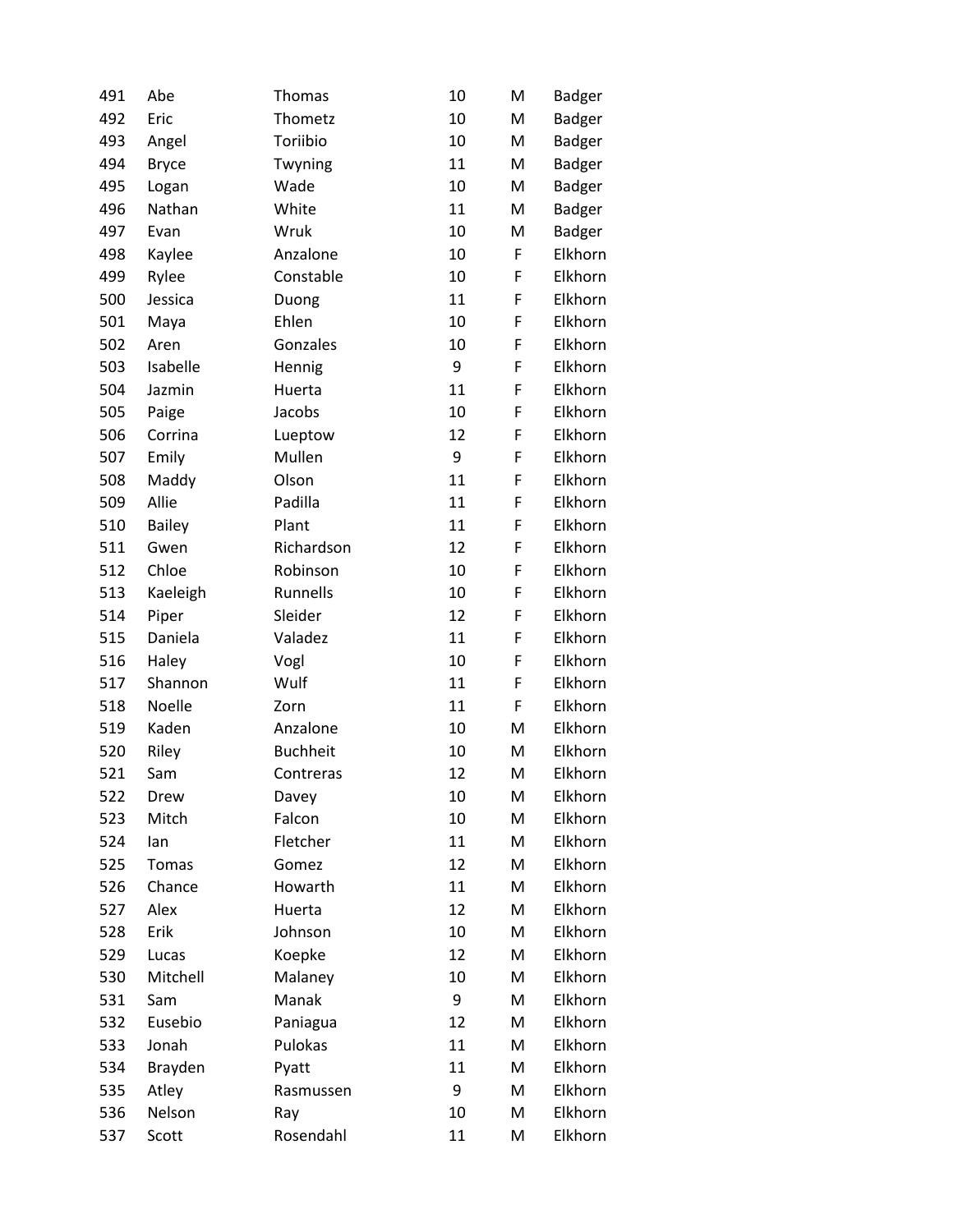| 538 | Holden          | Roush            | 9  | M | Elkhorn    |
|-----|-----------------|------------------|----|---|------------|
| 539 | <b>AJ</b>       | Sanchez          | 12 | M | Elkhorn    |
| 540 | <b>Blake</b>    | Sterken          | 9  | M | Elkhorn    |
| 541 | Cael            | Stever           | 12 | M | Elkhorn    |
| 542 | Jacob           | Taylor           | 11 | M | Elkhorn    |
| 543 | Ben             | Tuescher         | 12 | M | Elkhorn    |
| 544 | Junior          | Urioste          | 11 | M | Elkhorn    |
| 545 | Adam            | Zoellner         | 11 | M | Elkhorn    |
| 546 | Kaitlin         | Crispo           | 11 | F | Fort Osage |
| 547 | <b>Brailynn</b> | Harlan           | 12 | F | Fort Osage |
| 548 | Aleesa          | Hill             | 12 | F | Fort Osage |
| 549 | Nora            | McDaniel         | 9  | F | Fort Osage |
| 550 | Nicole          | Overbay          | 12 | F | Fort Osage |
| 551 | Olivia          | Siefker          | 10 | F | Fort Osage |
| 552 | Addison         | Spillman         | 12 | F | Fort Osage |
| 553 | Madison         | Vigil            | 9  | F | Fort Osage |
| 554 | Johnathan       | Alcorn           | 9  | M | Fort Osage |
| 555 | Landon          | <b>Buckallew</b> | 9  | M | Fort Osage |
| 556 | Micah           | Copeland         | 12 | M | Fort Osage |
| 557 | Dominic         | Dunlap           | 11 | M | Fort Osage |
| 558 | Jack            | Farmer           | 12 | M | Fort Osage |
| 559 | Cale            | Frechin          | 10 | M | Fort Osage |
| 560 | Evan            | Funk             | 10 | M | Fort Osage |
| 561 | Caleb           | Gates            | 12 | M | Fort Osage |
| 562 | Harley          | Hufford          | 10 | M | Fort Osage |
| 563 | <b>Brett</b>    | Irwin            | 10 | M | Fort Osage |
| 564 | Clayton         | McGinnis         | 12 | M | Fort Osage |
| 565 | Andrew          | O'Dell           | 9  | M | Fort Osage |
| 566 | Eli             | Patrick          | 12 | M | Fort Osage |
| 567 | Micheal         | Reddick          | 12 | M | Fort Osage |
| 568 | Rowan           | Reynolds         | 12 | M | Fort Osage |
| 569 | Austin          | Samson           | 9  | M | Fort Osage |
| 570 | Zachery         | Spears           | 12 | M | Fort Osage |
| 571 | Damien          | <b>Tapia</b>     | 10 | M | Fort Osage |
| 572 | Eli             | Underwood        | 10 | M | Fort Osage |
| 573 | Connor          | Willett          | 10 | M | Fort Osage |
| 574 | Andrew          | Winingar         | 12 | M | Fort Osage |
| 575 | <b>Brett</b>    | Winingar         | 9  | M | Fort Osage |
| 576 | Christian       | Winingar         | 12 | M | Fort Osage |
| 577 | Alex            | Zachgo           | 12 | M | Fort Osage |
| 578 | Evan            | Aavig            | 10 | M | Hononegah  |
| 579 | Tanner          | Alt              | 10 | M | Hononegah  |
| 580 | Jack            | Collier          | 11 | M | Hononegah  |
| 581 | <b>Bailen</b>   | Estrada          | 10 | M | Hononegah  |
| 582 | Nathan          | Halbrader        | 11 | M | Hononegah  |
| 583 | <b>Nic</b>      | Hoffman          | 12 | M | Hononegah  |
| 584 | Ryan            | Hommema          | 10 | M | Hononegah  |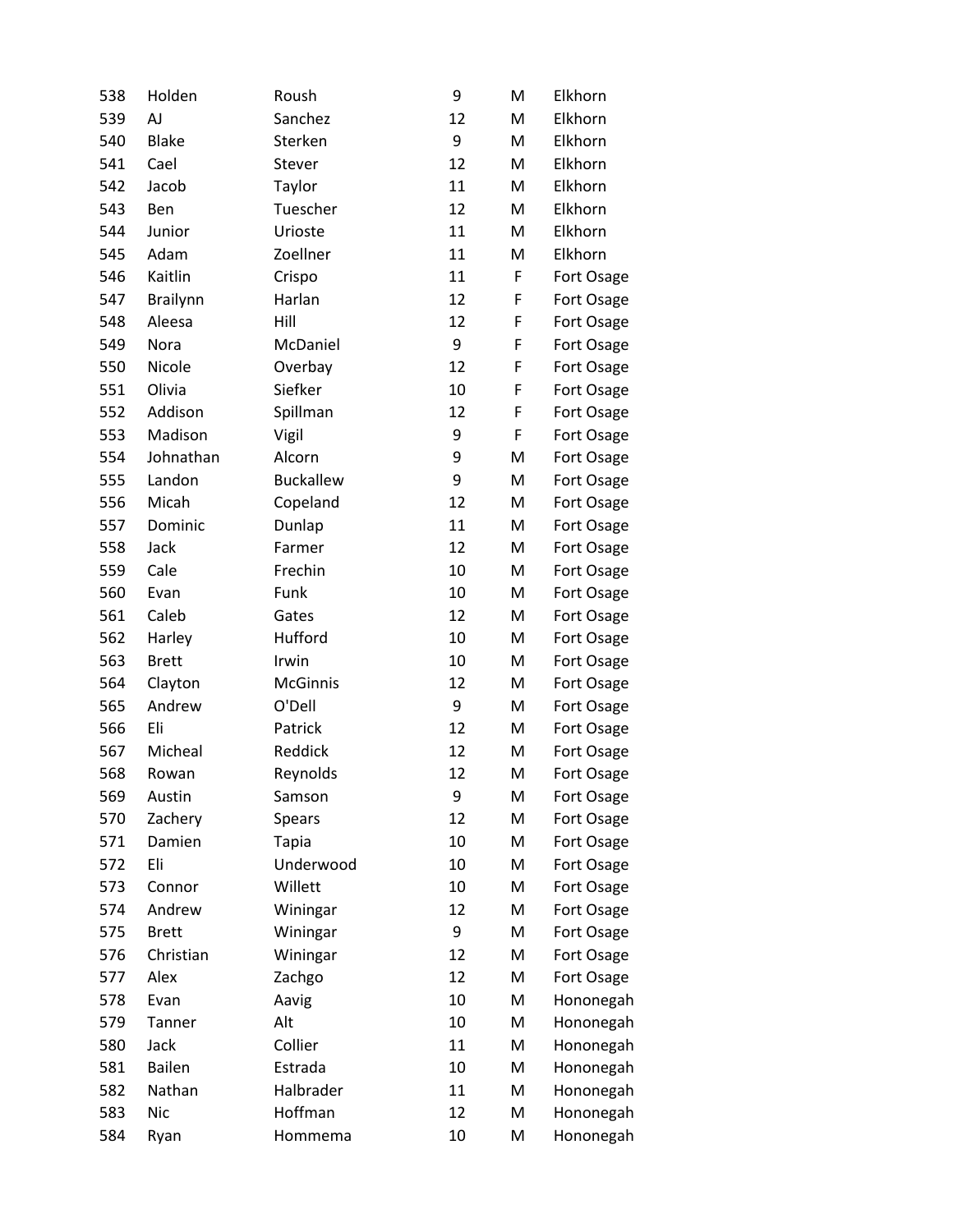| 585 | Dani           | <b>Martin Pecino</b> | 9  | M | Hononegah       |
|-----|----------------|----------------------|----|---|-----------------|
| 586 | Parker         | Merrill              | 12 | M | Hononegah       |
| 587 | Matt           | Moeller              | 10 | M | Hononegah       |
| 588 | Logan          | Osterberg            | 10 | M | Hononegah       |
| 589 | Dylan          | Paccagnini           | 10 | M | Hononegah       |
| 590 | Cameron        | Spera                | 9  | M | Hononegah       |
| 591 | River          | Sterud               | 12 | M | Hononegah       |
| 592 | <b>Brandon</b> | Trullinger           | 11 | M | Hononegah       |
| 593 | Ben            | Ward                 | 12 | M | Hononegah       |
| 594 | Wesley         | Waugh                | 10 | M | Hononegah       |
| 595 | Dominick       | Welte                | 12 | M | Hononegah       |
| 596 | Ryan           | Welte                | 9  | M | Hononegah       |
| 597 | Philip         | Winkelman            | 10 | M | Hononegah       |
| 598 | Marissa        | Chon                 | 10 | F | Kenosha Tremper |
| 599 | Meira          | Domash               | 11 | F | Kenosha Tremper |
| 600 | Isadora        | Gideon               | 11 | F | Kenosha Tremper |
| 601 | Kayley         | Hansen               | 9  | F | Kenosha Tremper |
| 602 | Jayden         | Ingram               | 10 | F | Kenosha Tremper |
| 603 | Jennifer       | Jones                | 11 | F | Kenosha Tremper |
| 604 | Abby           | Lawler               | 11 | F | Kenosha Tremper |
| 605 | Faith          | Marschel             | 10 | F | Kenosha Tremper |
| 606 | Autumn         | McElroy              | 12 | F | Kenosha Tremper |
| 607 | Emma           | Pearl                | 11 | F | Kenosha Tremper |
| 608 | Jamie          | Pena                 | 11 | F | Kenosha Tremper |
| 609 | Jenna          | Puhr                 | 9  | F | Kenosha Tremper |
| 610 | Sarah          | Sargent              | 11 | F | Kenosha Tremper |
| 611 | Hannah         | Vedder               | 10 | F | Kenosha Tremper |
| 612 | Gabrielle      | Wellman              | 11 | F | Kenosha Tremper |
| 613 | Caitlin        | Werve                | 12 | F | Kenosha Tremper |
| 614 | Audrey         | Wilk                 | 11 | F | Kenosha Tremper |
| 615 | Arden          | Bergendahl           | 9  | M | Kenosha Tremper |
| 616 | Dylan          | <b>Brey</b>          | 10 | M | Kenosha Tremper |
| 617 | Austin         | Clyne                | 9  | M | Kenosha Tremper |
| 618 | Will           | Coleman              | 9  | M | Kenosha Tremper |
| 619 | Luca           | Conforti             | 10 | M | Kenosha Tremper |
| 620 | Tyler          | Davis                | 9  | M | Kenosha Tremper |
| 621 | Alan           | Filer                | 11 | M | Kenosha Tremper |
| 622 | Jack           | Forman               | 9  | M | Kenosha Tremper |
| 623 | Johnny         | George               | 11 | M | Kenosha Tremper |
| 624 | Adrian         | Gonzales             | 9  | M | Kenosha Tremper |
| 625 | Michael        | Hull                 | 11 | M | Kenosha Tremper |
| 626 | Jasper         | Iwen                 | 9  | M | Kenosha Tremper |
| 627 | Nathan         | Jackson              | 11 | M | Kenosha Tremper |
| 628 | Lukas          | Jensen               | 10 | M | Kenosha Tremper |
| 629 | Ramon          | Jiminez              | 11 | M | Kenosha Tremper |
| 630 | Nathan         | Johnson              | 9  | M | Kenosha Tremper |
| 631 | Mateo          | Malacara             | 12 | M | Kenosha Tremper |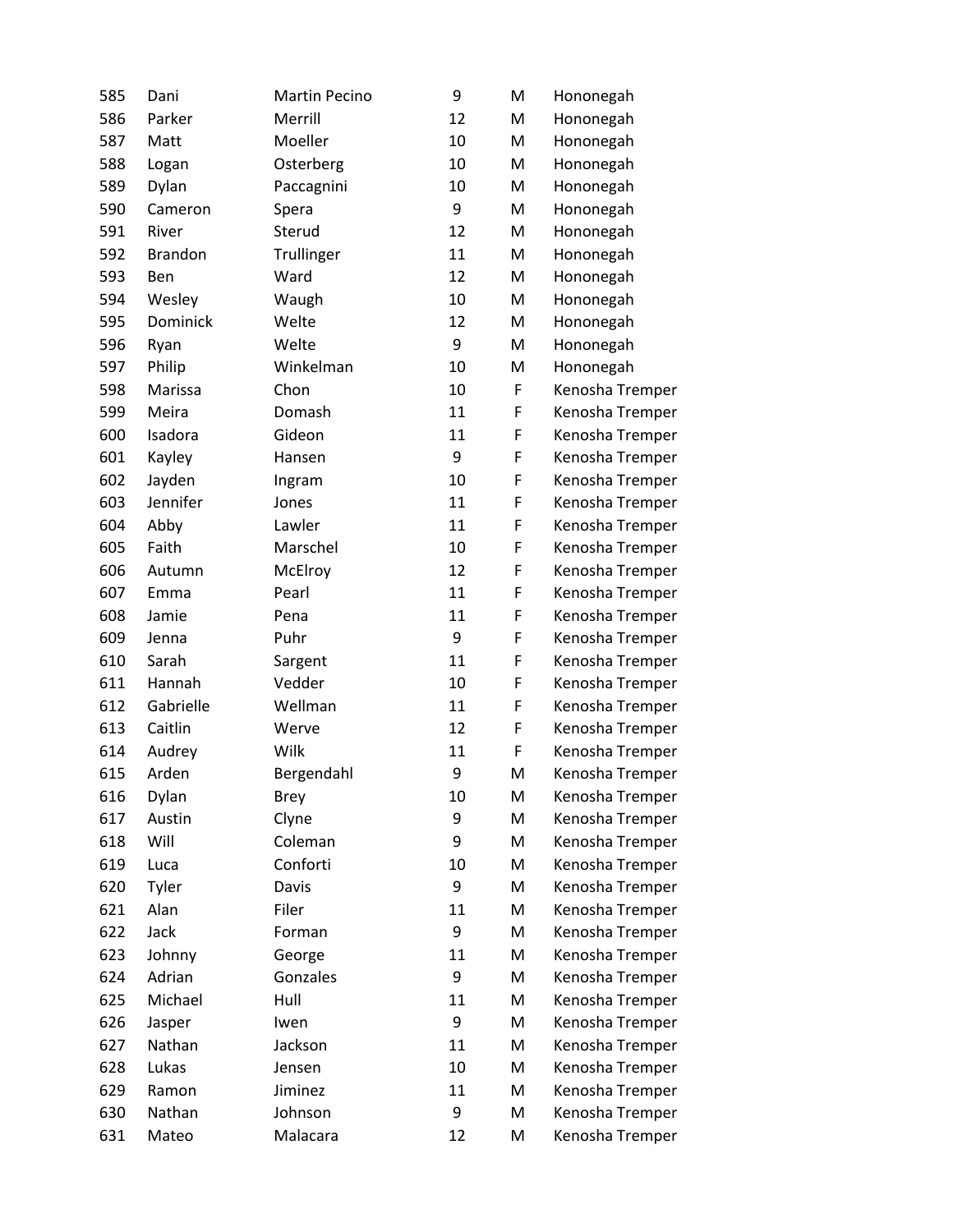| 632 | Colin         | Mossman       | 11 | M | Kenosha Tremper |
|-----|---------------|---------------|----|---|-----------------|
| 633 | Conor         | Neill         | 11 | M | Kenosha Tremper |
| 634 | Daniel        | Plutchak      | 10 | M | Kenosha Tremper |
| 635 | Benjamin      | Rothove       | 9  | M | Kenosha Tremper |
| 636 | Michael       | <b>States</b> | 11 | M | Kenosha Tremper |
| 637 | Andrew        | Stitch        | 11 | M | Kenosha Tremper |
| 638 | Elijah        | Stuebner      | 10 | M | Kenosha Tremper |
| 639 | Rylan         | Taylor        | 10 | M | Kenosha Tremper |
| 640 | Everardo      | Villagrano    | 12 | M | Kenosha Tremper |
| 641 | Owen          | West          | 11 | M | Kenosha Tremper |
| 642 | Jordan        | Wheeler       | 11 | M | Kenosha Tremper |
| 643 | Aaron         | Zuleta        | 9  | M | Kenosha Tremper |
| 644 | Chase         | <b>Barth</b>  | 9  | M | Lake Zurich     |
| 645 | Ethan         | Blankenship   | 11 | M | Lake Zurich     |
| 646 | Jack          | Blietz        | 10 | M | Lake Zurich     |
| 647 | Josh          | Boreczky      | 10 | M | Lake Zurich     |
| 648 | Bobby         | <b>Borg</b>   | 9  | M | Lake Zurich     |
| 649 | Corey         | <b>Brend</b>  | 12 | M | Lake Zurich     |
| 650 | Jimmy         | Brodersen     | 11 | M | Lake Zurich     |
| 651 | Danny         | <b>Burns</b>  | 10 | M | Lake Zurich     |
| 652 | Connor        | <b>Byrne</b>  | 10 | M | Lake Zurich     |
| 653 | David         | Carr          | 9  | M | Lake Zurich     |
| 654 | Aaron         | Crnkovic      | 9  | M | Lake Zurich     |
| 655 | Adam          | Cupples       | 12 | M | Lake Zurich     |
| 656 | <b>Braden</b> | Eckman        | 9  | M | Lake Zurich     |
| 657 | Spencer       | Ejupi         | 11 | M | Lake Zurich     |
| 658 | <b>Bode</b>   | Engelmann     | 11 | M | Lake Zurich     |
| 659 | Caleb         | Engelmann     | 12 | M | Lake Zurich     |
| 660 | Daniel        | Finley        | 11 | M | Lake Zurich     |
| 661 | Jack          | Gilboy        | 11 | M | Lake Zurich     |
| 662 | Aidan         | Gralinski     | 12 | M | Lake Zurich     |
| 663 | Patrick       | Hart          | 12 | M | Lake Zurich     |
| 664 | Mickey        | Holub         | 11 | M | Lake Zurich     |
| 665 | Cole          | James         | 9  | M | Lake Zurich     |
| 666 | Aidan         | Knappstein    | 9  | M | Lake Zurich     |
| 667 | Aidan         | Latta         | 9  | M | Lake Zurich     |
| 668 | Kevin         | Loftus        | 10 | M | Lake Zurich     |
| 669 | Ryan          | Mark          | 10 | M | Lake Zurich     |
| 670 | Aidan         | Markiewicz    | 10 | M | Lake Zurich     |
| 671 | Jack          | Mason         | 11 | M | Lake Zurich     |
| 672 | Dylan         | Myers         | 9  | M | Lake Zurich     |
| 673 | Jake          | <b>Myers</b>  | 11 | M | Lake Zurich     |
| 674 | Stephan       | Olexa         | 11 | M | Lake Zurich     |
| 675 | Parker        | Oshgan        | 11 | M | Lake Zurich     |
| 676 | Will          | Perez         | 9  | M | Lake Zurich     |
| 677 | Oscar         | Phillips      | 11 | M | Lake Zurich     |
| 678 | Josh          | Ripoli        | 11 | M | Lake Zurich     |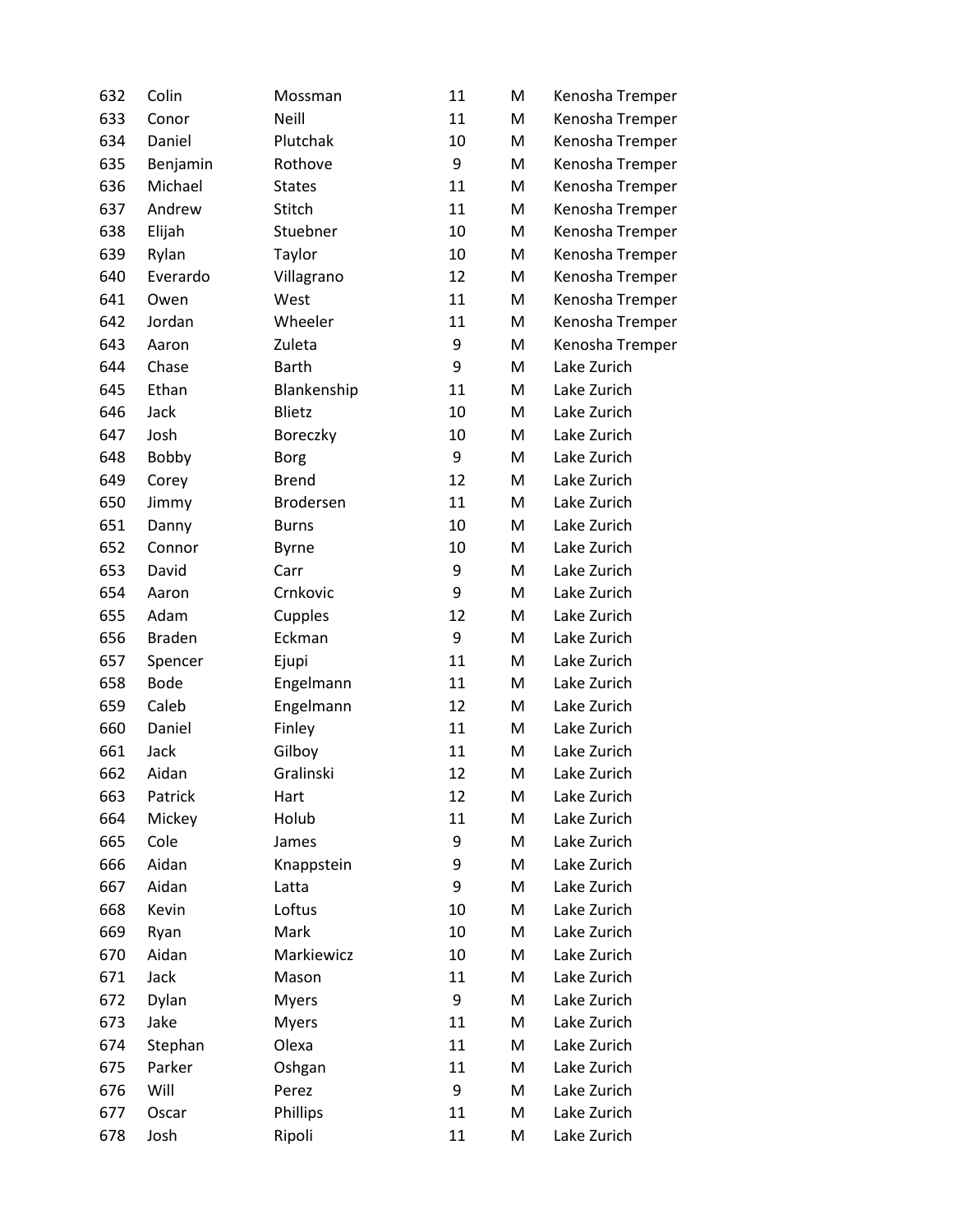| 679 | Mark        | Santi          | 12 | M | Lake Zurich  |
|-----|-------------|----------------|----|---|--------------|
| 680 | Ethan       | Shon           | 9  | M | Lake Zurich  |
| 681 | Campbell    | Stawarz        | 9  | M | Lake Zurich  |
| 682 | Emmet       | Stuart         | 11 | M | Lake Zurich  |
| 683 | David       | Swayne         | 11 | M | Lake Zurich  |
| 684 | Jaydon      | Taboada        | 10 | M | Lake Zurich  |
| 685 | Alex        | Todoran        | 9  | M | Lake Zurich  |
| 686 | Tomas       | Troutman       | 10 | M | Lake Zurich  |
| 687 | Vito        | Vitale         | 9  | M | Lake Zurich  |
| 688 | Ryan        | Wiltgen        | 10 | M | Lake Zurich  |
| 689 | Daniel      | Zhukevych      | 10 | M | Lake Zurich  |
| 690 | Zeltzin     | Alvarez        | 10 | F | Libertyville |
| 691 | Claire      | Arnold         | 11 | F | Libertyville |
| 692 | Audrey      | Batesky        | 10 | F | Libertyville |
| 693 | Lucille     | Beckman        | 11 | F | Libertyville |
| 694 | Margaret    | <b>Buchert</b> | 12 | F | Libertyville |
| 695 | Annalese    | Chudy          | 11 | F | Libertyville |
| 696 | Leah        | Chudy          | 9  | F | Libertyville |
| 697 | Caroline    | Connell        | 11 | F | Libertyville |
| 698 | Olivia      | Doctor         | 11 | F | Libertyville |
| 699 | Julianna    | Dorner         | 10 | F | Libertyville |
| 700 | McKenzie    | Ferrell        | 12 | F | Libertyville |
| 701 | Natalie     | Golwas         | 10 | F | Libertyville |
| 702 | Payton      | Grana          | 9  | F | Libertyville |
| 703 | Fiona       | Gunawan        | 11 | F | Libertyville |
| 704 | Katherine   | Haidvogel      | 12 | F | Libertyville |
| 705 | Katherine   | Hodge          | 9  | F | Libertyville |
| 706 | Arley       | Johnson        | 10 | F | Libertyville |
| 707 | Elena       | Kafkis         | 11 | F | Libertyville |
| 708 | Grace       | Kraft          | 12 | F | Libertyville |
| 709 | Julia       | Loizzo         | 11 | F | Libertyville |
| 710 | Margaret    | Lothspeich     | 9  | F | Libertyville |
| 711 | Rebeca      | Luedtke        | 11 | F | Libertyville |
| 712 | Emily       | Mazzei         | 10 | F | Libertyville |
| 713 | Katharine   | Meyer          | 10 | F | Libertyville |
| 714 | Genevieve   | Michelotti     | 10 | F | Libertyville |
| 715 | Addison     | Miller         | 10 | F | Libertyville |
| 716 | Grace       | Mudd           | 10 | F | Libertyville |
| 717 | Elizabeth   | Mulligan       | 9  | F | Libertyville |
| 718 | Miranda     | Naftzger       | 9  | F | Libertyville |
| 719 | Jamie       | Nicholson      | 11 | F | Libertyville |
| 720 | Margaret    | Paden          | 9  | F | Libertyville |
| 721 | Abigail     | Parkerson      | 12 | F | Libertyville |
| 722 | Karina      | Perez          | 12 | F | Libertyville |
| 723 | <b>Bree</b> | Ponchak        | 10 | F | Libertyville |
| 724 | Elise       | Rodriquez      | 11 | F | Libertyville |
| 725 | Elizabeth   | Scheck         | 11 | F | Libertyville |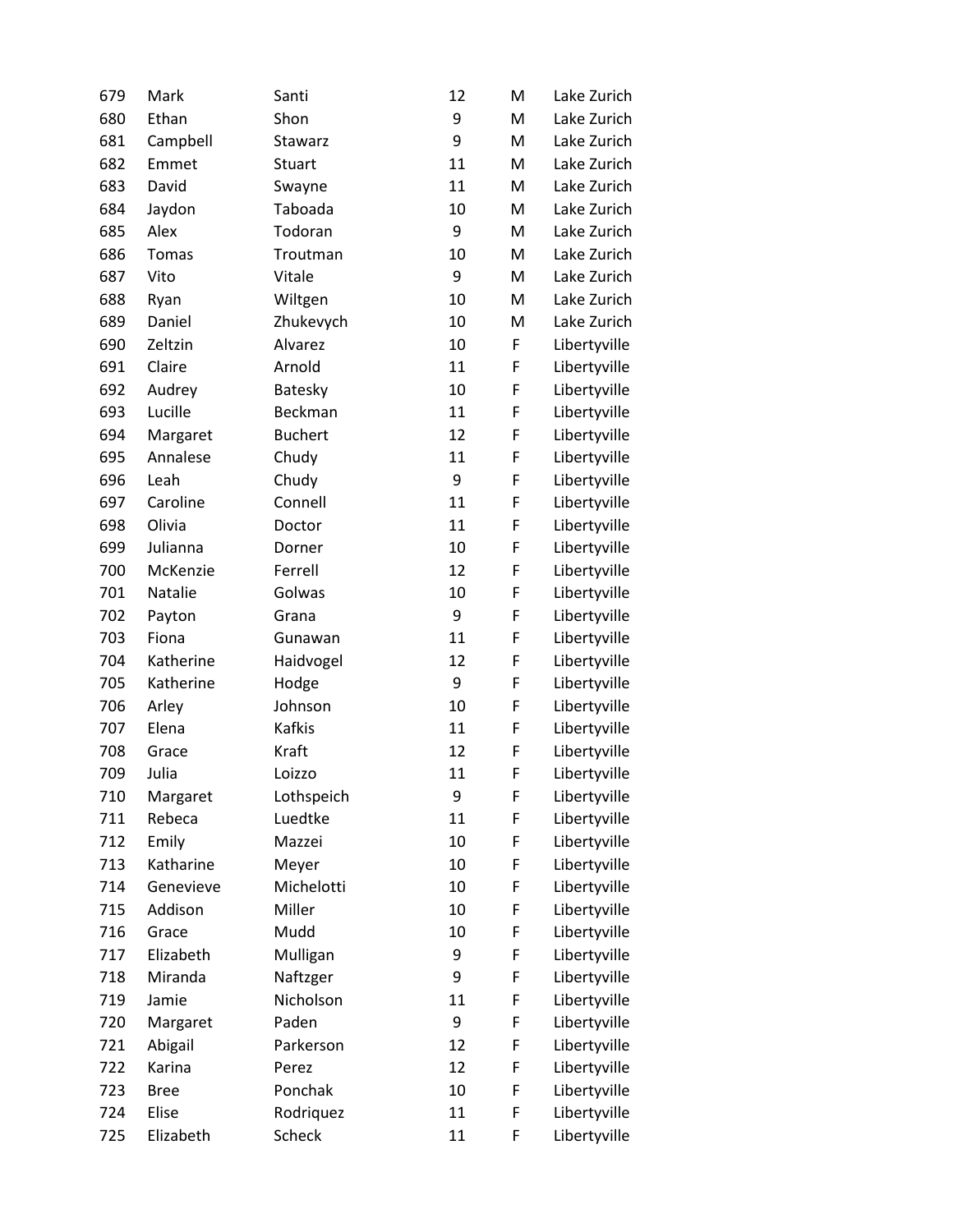| 726 | Diviya    | Senthilkumar   | 11 | F | Libertyville                |
|-----|-----------|----------------|----|---|-----------------------------|
| 727 | Kylie     | Skibitzki      | 10 | F | Libertyville                |
| 728 | Nicole    | Stefaniuk      | 10 | F | Libertyville                |
| 729 | Lyann     | Tam            | 11 | F | Libertyville                |
| 730 | Katherine | Thomey         | 11 | F | Libertyville                |
| 731 | Sheila    | Tucker         | 9  | F | Libertyville                |
| 732 | Ella      | Urbanski       | 11 | F | Libertyville                |
| 733 | Mia       | Vernasco       | 11 | F | Libertyville                |
| 734 | Gianna    | Whitney        | 12 | F | Libertyville                |
| 735 | James     | Allbright      | 10 | M | Marquette University        |
| 736 | Patrick   | Armstrong      | 11 | M | Marquette University        |
| 737 | Anders    | <b>Beckes</b>  | 10 | M | Marquette University        |
| 738 | Jack      | Beehler        | 10 | M | <b>Marquette University</b> |
| 739 | Grant     | <b>Brady</b>   | 9  | M | <b>Marquette University</b> |
| 740 | Joshua    | <b>Butters</b> | 9  | M | Marquette University        |
| 741 | Max       | Cade           | 9  | M | <b>Marquette University</b> |
| 742 | Atticus   | Chappelle      | 9  | M | <b>Marquette University</b> |
| 743 | Nate      | Clayton        | 9  | M | <b>Marquette University</b> |
| 744 | Ryan      | Cleary         | 10 | M | Marquette University        |
| 745 | Sean      | Clouthier      | 10 | M | <b>Marquette University</b> |
| 746 | Willy     | Coffou         | 11 | M | <b>Marquette University</b> |
| 747 | Jackson   | Cross          | 9  | M | <b>Marquette University</b> |
| 748 | Jake      | Czerwinski     | 9  | M | Marquette University        |
| 749 | Ben       | <b>DeGuire</b> | 10 | M | <b>Marquette University</b> |
| 750 | Emilio    | DeMichelle     | 10 | M | Marquette University        |
| 751 | Luc       | Demmon         | 10 | M | <b>Marquette University</b> |
| 752 | Henry     | Desch          | 10 | M | Marquette University        |
| 753 | John      | Donohue        | 9  | M | <b>Marquette University</b> |
| 754 | Sid       | Dunn           | 9  | M | Marquette University        |
| 755 | Jacob     | Fink           | 9  | M | Marquette University        |
| 756 | Sam       | Fox            | 11 | M | Marquette University        |
| 757 | Alex      | Frommel        | 9  | M | <b>Marquette University</b> |
| 758 | Bryan     | Fura           | 10 | M | <b>Marquette University</b> |
| 759 | Carlos    | Gallegos       | 12 | M | <b>Marquette University</b> |
| 760 | Adamar    | Gamero         | 11 | M | <b>Marquette University</b> |
| 761 | Jay       | Gelhard        | 9  | M | <b>Marquette University</b> |
| 762 | Owen      | Giles          | 10 | M | Marquette University        |
| 763 | Henry     | Hegemann       | 11 | M | Marquette University        |
| 764 | Joaquin   | Humm           | 9  | M | <b>Marquette University</b> |
| 765 | Ben       | Kelroy         | 11 | M | <b>Marquette University</b> |
| 766 | Owen      | Killoran       | 9  | M | <b>Marquette University</b> |
| 767 | Paul      | Koehler        | 11 | M | <b>Marquette University</b> |
| 768 | Christian | Kohr           | 10 | M | <b>Marquette University</b> |
| 769 | Benjamin  | Kottack        | 12 | M | <b>Marquette University</b> |
| 770 | Dakota    | Leiker         | 11 | M | Marquette University        |
| 771 | Colman    | Lenci          | 9  | M | <b>Marquette University</b> |
| 772 | Jacob     | Lesniak        | 9  | M | Marquette University        |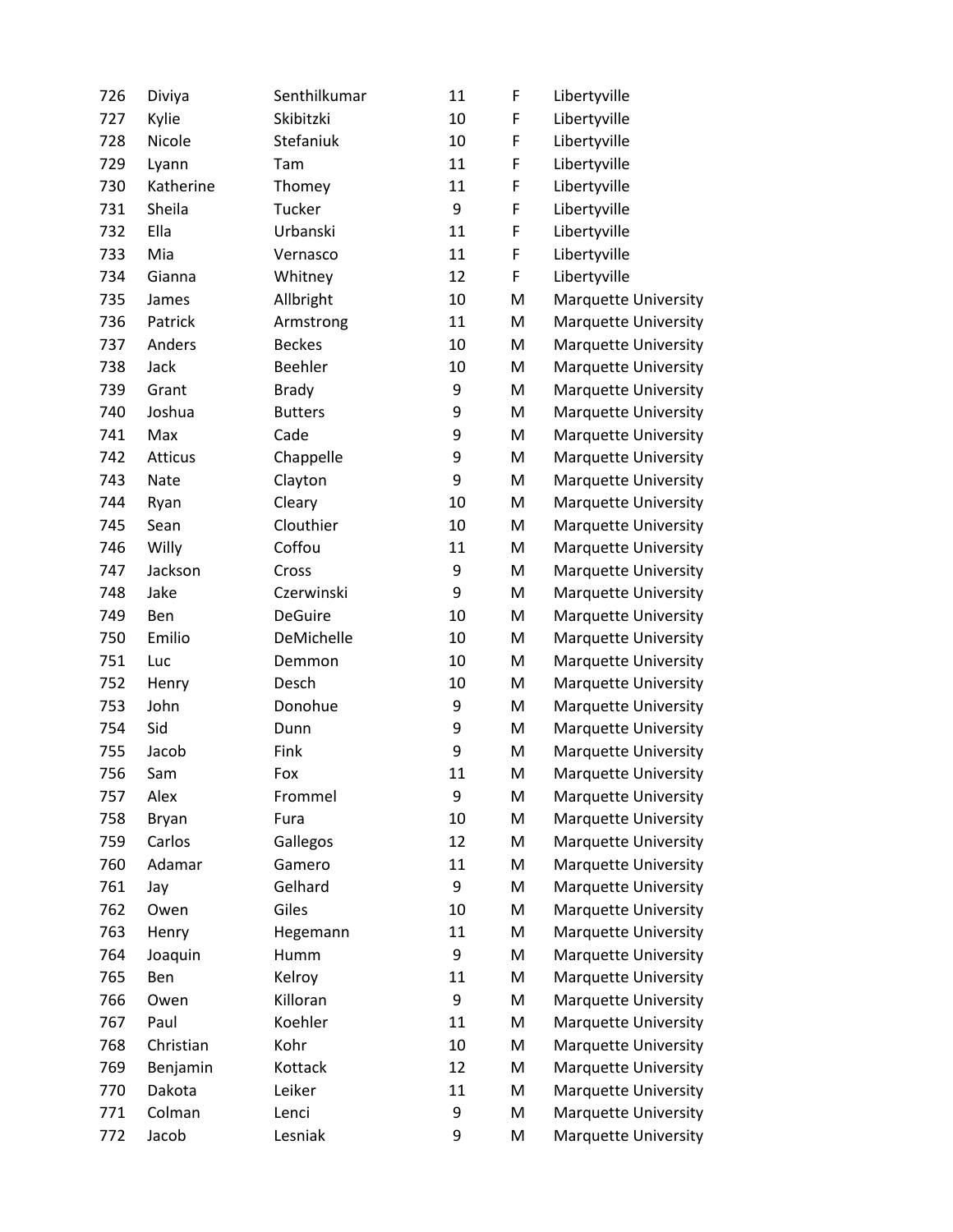| 773 | Peter        | Lochner         | 10 | M | Marquette University        |
|-----|--------------|-----------------|----|---|-----------------------------|
| 774 | Nikolas      | Loduha          | 10 | M | Marquette University        |
| 775 | Emmanuel     | Lopez           | 11 | M | Marquette University        |
| 776 | Moctezuma    | Lopez           | 12 | M | Marquette University        |
| 777 | Alec         | Malone          | 11 | M | Marquette University        |
| 778 | Gustavo      | Martinez        | 12 | M | Marquette University        |
| 779 | James        | Matthews        | 11 | M | Marquette University        |
| 780 | Ethan        | McElwee         | 11 | M | Marquette University        |
| 781 | Chris        | McKenna         | 12 | M | <b>Marquette University</b> |
| 782 | Joseph       | McLaughlin      | 11 | M | Marquette University        |
| 783 | Nicholas     | McQuillan       | 9  | M | Marquette University        |
| 784 | Felipe       | Muzquiz         | 11 | M | <b>Marquette University</b> |
| 785 | Jack         | Naffah          | 10 | M | Marquette University        |
| 786 | Jack         | O'Brien         | 9  | M | Marquette University        |
| 787 | Zach         | Ostrand         | 10 | M | Marquette University        |
| 788 | Josiah       | Pacheko         | 11 | M | Marquette University        |
| 789 | Quincy       | Packee          | 9  | M | Marquette University        |
| 790 | Ryan         | Pelis           | 12 | M | Marquette University        |
| 791 | David        | Pezewski        | 10 | M | Marquette University        |
| 792 | Alex         | Pienkos         | 12 | M | Marquette University        |
| 793 | Leo          | Pruhs           | 12 | M | Marquette University        |
| 794 | Alex         | Quinn           | 10 | M | Marquette University        |
| 795 | Ethan        | Reske           | 9  | M | <b>Marquette University</b> |
| 796 | Jack         | Retzer          | 10 | M | Marquette University        |
| 797 | Alex         | Roberts         | 9  | M | Marquette University        |
| 798 | Nate         | Roepsch         | 9  | M | Marquette University        |
| 799 | Harrison     | Roloff          | 12 | M | Marquette University        |
| 800 | Xander       | Salick          | 11 | M | <b>Marquette University</b> |
| 801 | Gabe         | Sanchez         | 10 | M | <b>Marquette University</b> |
| 802 | David        | Sanders         | 11 | M | Marquette University        |
| 803 | Nathan       | Sauve           | 9  | M | Marquette University        |
| 804 | Liam         | Schlosser       | 10 | M | <b>Marquette University</b> |
| 805 | Eric         | Schmidt         | 10 | M | Marquette University        |
| 806 | Jimmy        | Schubert        | 10 | M | Marquette University        |
| 807 | Jack         | Schultz         | 9  | M | Marquette University        |
| 808 | William      | Schwister       | 11 | M | Marquette University        |
| 809 | Bobby        | Sereno          | 12 | M | <b>Marquette University</b> |
| 810 | Michael      | Sohn            | 12 | M | Marquette University        |
| 811 | Ryan         | Sohn            | 10 | M | Marquette University        |
| 812 | Joseph       | Tallmadge       | 12 | M | <b>Marquette University</b> |
| 813 | Philip       | Tallmadge       | 10 | M | Marquette University        |
| 814 | John         | Tillman         | 9  | M | Marquette University        |
| 815 | <b>Brian</b> | Vazquez-Sanchez | 10 | M | Marquette University        |
| 816 | lan          | Walsh           | 10 | M | Marquette University        |
| 817 | Aidan        | Walter          | 9  | M | Marquette University        |
| 818 | Alex         | Walter          | 12 | M | Marquette University        |
| 819 | Jack         | Wimmer          | 10 | M | Marquette University        |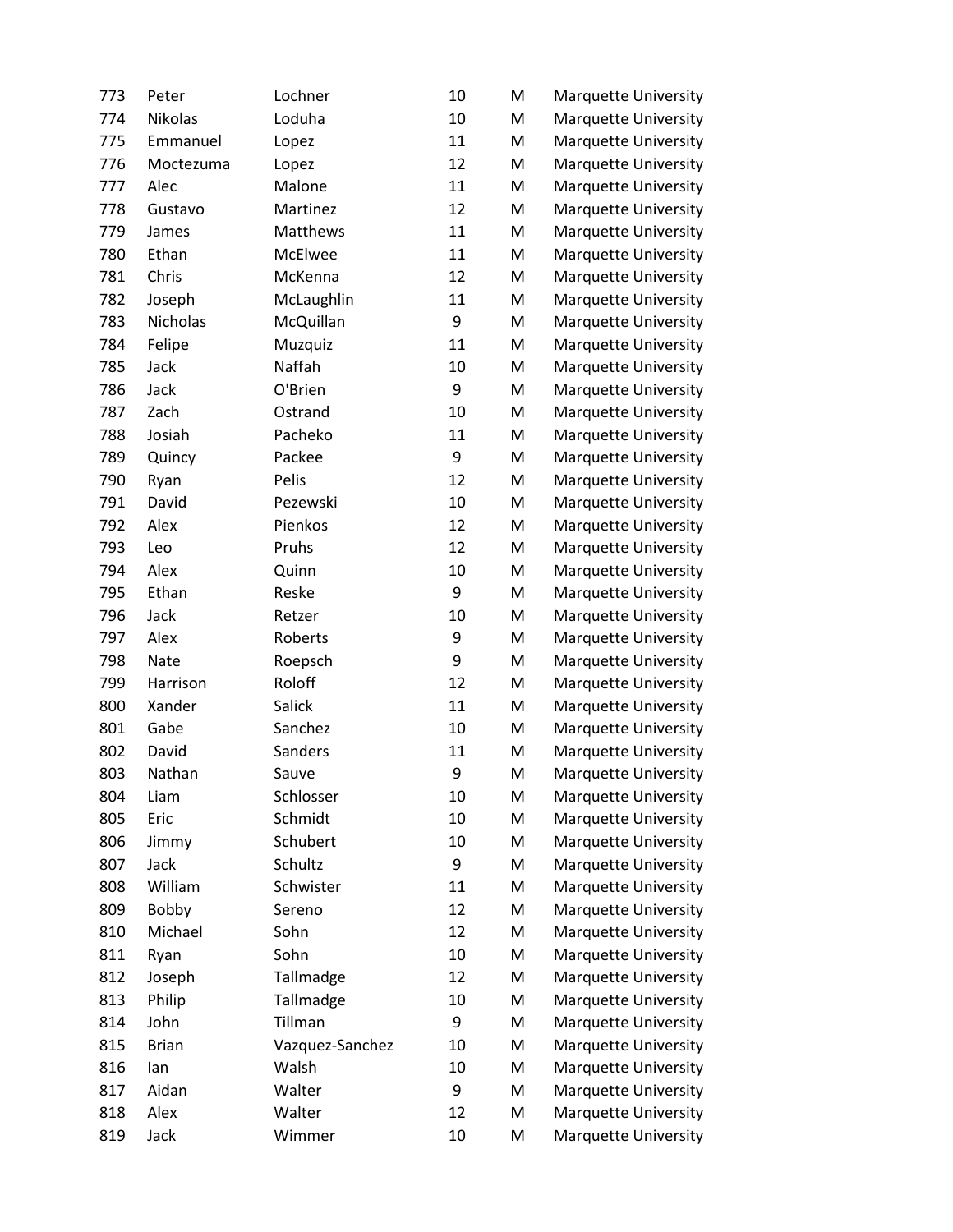| 820 | Parker         | Wolf                | 11 | M | <b>Marquette University</b> |
|-----|----------------|---------------------|----|---|-----------------------------|
| 821 | Sam            | Womack              | 10 | M | <b>Marquette University</b> |
| 822 | Cooper         | Wood                | 9  | M | <b>Marquette University</b> |
| 823 | John           | Wood                | 10 | M | <b>Marquette University</b> |
| 824 | Theo           | Zimmer              | 10 | M | Marquette University        |
| 825 | Dareen         | Abufares            | 11 | F | Milwaukee Ronald Reagan     |
| 826 | Marisol        | Arzaga              | 11 | F | Milwaukee Ronald Reagan     |
| 827 | Megan          | <b>Balke</b>        | 11 | F | Milwaukee Ronald Reagan     |
| 828 | Leia           | Cameron             | 9  | F | Milwaukee Ronald Reagan     |
| 829 | Mayra          | Correa              | 9  | F | Milwaukee Ronald Reagan     |
| 830 | Silvera        | Dudenhoefer         | 10 | F | Milwaukee Ronald Reagan     |
| 831 | Genesis        | Encarnacion         | 11 | F | Milwaukee Ronald Reagan     |
| 832 | Salem          | Encarnacion         | 9  | F | Milwaukee Ronald Reagan     |
| 833 | Lola           | Flores              | 11 | F | Milwaukee Ronald Reagan     |
| 834 | Lucia          | Flores              | 12 | F | Milwaukee Ronald Reagan     |
| 835 | Natalia        | Flores              | 9  | F | Milwaukee Ronald Reagan     |
| 836 | Nayeli         | Garay               | 12 | F | Milwaukee Ronald Reagan     |
| 837 | Catherine      | Guerrero            | 10 | F | Milwaukee Ronald Reagan     |
| 838 | Anya           | Hubbard             | 10 | F | Milwaukee Ronald Reagan     |
| 839 | Sadie          | Hubbartt            | 9  | F | Milwaukee Ronald Reagan     |
| 840 | River          | Jankowski           | 9  | F | Milwaukee Ronald Reagan     |
| 841 | Daisy          | Kiekhofer           | 10 | F | Milwaukee Ronald Reagan     |
| 842 | Cloey          | Knapp               | 9  | F | Milwaukee Ronald Reagan     |
| 843 | Serena         | Medrano             | 12 | F | Milwaukee Ronald Reagan     |
| 844 | Gus            | <b>Pointer Mace</b> | 10 | F | Milwaukee Ronald Reagan     |
| 845 | Raquel         | Rojano              | 12 | F | Milwaukee Ronald Reagan     |
| 846 | Ariah          | Ross                | 10 | F | Milwaukee Ronald Reagan     |
| 847 | Celeste        | Santiago            | 12 | F | Milwaukee Ronald Reagan     |
| 848 | Grace          | Santiago            | 10 | F | Milwaukee Ronald Reagan     |
| 849 | Amber          | Sauer               | 10 | F | Milwaukee Ronald Reagan     |
| 850 | Ashley         | Sauer               | 12 | F | Milwaukee Ronald Reagan     |
| 851 | Ella           | Schuenke            | 9  | F | Milwaukee Ronald Reagan     |
| 852 | Ingrid         | Szocik              | 11 | F | Milwaukee Ronald Reagan     |
| 853 | Laial          | Taha                | 9  | F | Milwaukee Ronald Reagan     |
| 854 | Sophie         | West                | 9  | F | Milwaukee Ronald Reagan     |
| 855 | Lydia          | Zajichek            | 11 | F | Milwaukee Ronald Reagan     |
| 856 | Imran          | Ali                 | 11 | M | Milwaukee Ronald Reagan     |
| 857 | Nathan         | <b>Brown</b>        | 12 | M | Milwaukee Ronald Reagan     |
| 858 | Joseph         | Cruz                | 11 | M | Milwaukee Ronald Reagan     |
| 859 | Reece          | Decorah             | 11 | M | Milwaukee Ronald Reagan     |
| 860 | Aidan          | Doonan              | 9  | M | Milwaukee Ronald Reagan     |
| 861 | Dylan          | Duffy               | 10 | M | Milwaukee Ronald Reagan     |
| 862 | Spencer        | Jackson             | 12 | M | Milwaukee Ronald Reagan     |
| 863 | Jordan         | Laguna Gonzalez     | 9  | M | Milwaukee Ronald Reagan     |
| 864 | Maverick       | Leer                | 10 | M | Milwaukee Ronald Reagan     |
| 865 | <b>Nicolas</b> | Leffel              | 12 | M | Milwaukee Ronald Reagan     |
| 866 | Alejandro      | Lezama              | 10 | M | Milwaukee Ronald Reagan     |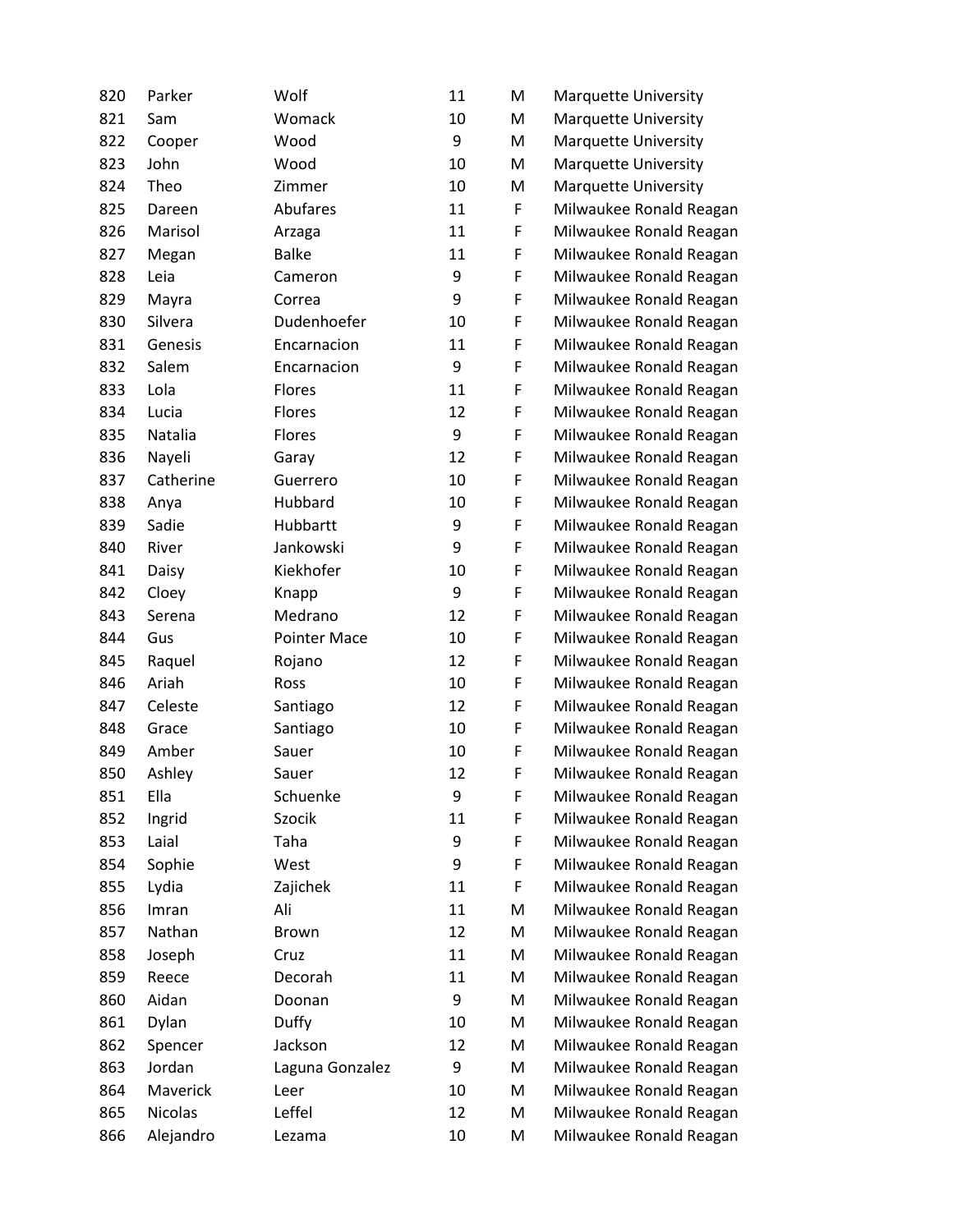| 867 | Nikko          | Lezama                | 9  | M | Milwaukee Ronald Reagan |
|-----|----------------|-----------------------|----|---|-------------------------|
| 868 | <b>Noe</b>     | Martinez              | 9  | M | Milwaukee Ronald Reagan |
| 869 | Jaxson         | Miranda               | 10 | M | Milwaukee Ronald Reagan |
| 870 | Jareck         | <b>Morales Gerecz</b> | 9  | M | Milwaukee Ronald Reagan |
| 871 | Luke           | Ohlendorf             | 9  | M | Milwaukee Ronald Reagan |
| 872 | Angelo         | Ricco                 | 10 | M | Milwaukee Ronald Reagan |
| 873 | Finnegan       | Ricco                 | 9  | M | Milwaukee Ronald Reagan |
| 874 | Leo            | Rivera Pacheco        | 11 | M | Milwaukee Ronald Reagan |
| 875 | Juan           | Rodriguez             | 12 | M | Milwaukee Ronald Reagan |
| 876 | Aurelio        | Santiago              | 9  | M | Milwaukee Ronald Reagan |
| 877 | Nico           | Schudson              | 9  | M | Milwaukee Ronald Reagan |
| 878 | Owen           | Scott                 | 10 | M | Milwaukee Ronald Reagan |
| 879 | Ryan           | Scott                 | 10 | M | Milwaukee Ronald Reagan |
| 880 | Aden           | Sengsouvanh           | 10 | M | Milwaukee Ronald Reagan |
| 881 | Samuel         | Spiker                | 10 | M | Milwaukee Ronald Reagan |
| 882 | Connor         | Stanley               | 10 | M | Milwaukee Ronald Reagan |
| 883 | Thomas         | Szymanski             | 9  | M | Milwaukee Ronald Reagan |
| 884 | Dominic        | Torres                | 11 | M | Milwaukee Ronald Reagan |
| 885 | Andrew         | Vail                  | 10 | M | Milwaukee Ronald Reagan |
| 886 | Edward         | Vargas                | 11 | M | Milwaukee Ronald Reagan |
| 887 | John           | Warkaske              | 10 | M | Milwaukee Ronald Reagan |
| 888 | Nathaniel      | Zajichek              | 10 | M | Milwaukee Ronald Reagan |
| 889 | Leya           | AbuJamra              | 12 | F | Notre Dame              |
| 890 | Caroline       | <b>Brabant</b>        | 10 | F | Notre Dame              |
| 891 | <b>Baylee</b>  | Brabazon              | 10 | F | Notre Dame              |
| 892 | Lucy           | <b>Brada</b>          | 10 | F | Notre Dame              |
| 893 | Celia          | <b>Brummel</b>        | 10 | F | Notre Dame              |
| 894 | Molly          | Desotell              | 11 | F | Notre Dame              |
| 895 | Sydney         | Ditscheit             | 12 | F | Notre Dame              |
| 896 | <b>Briana</b>  | Fitzgerald            | 11 | F | Notre Dame              |
| 897 | Sonya          | Gapinski              | 11 | F | Notre Dame              |
| 898 | Katelyn        | Grzelak               | 11 | F | Notre Dame              |
| 899 | Litzy Noemi    | Guevara               | 12 | F | Notre Dame              |
| 900 | Aubrey         | Guyette               | 9  | F | Notre Dame              |
| 901 | Megan          | Krysiak               | 10 | F | Notre Dame              |
| 902 | Heidi          | Lulloff               | 11 | F | Notre Dame              |
| 903 | Kyra           | Merriman              | 11 | F | Notre Dame              |
| 904 | Abby           | Micksch               | 11 | F | Notre Dame              |
| 905 | Greta          | Sternig               | 10 | F | Notre Dame              |
| 906 | Sophia         | Woodward              | 12 | F | Notre Dame              |
| 907 | Federrico      | Auricchio             | 9  | M | Notre Dame              |
| 908 | Alex           | <b>Brabant</b>        | 11 | M | Notre Dame              |
| 909 | Adam           | <b>Brada</b>          | 10 | M | Notre Dame              |
| 910 | Owen           | <b>Brummel</b>        | 12 | M | Notre Dame              |
| 911 | <b>Beckett</b> | Chambers              | 9  | M | Notre Dame              |
| 912 | Jack           | Christensen           | 11 | M | Notre Dame              |
| 913 | Jackson        | Fogarty               | 9  | M | Notre Dame              |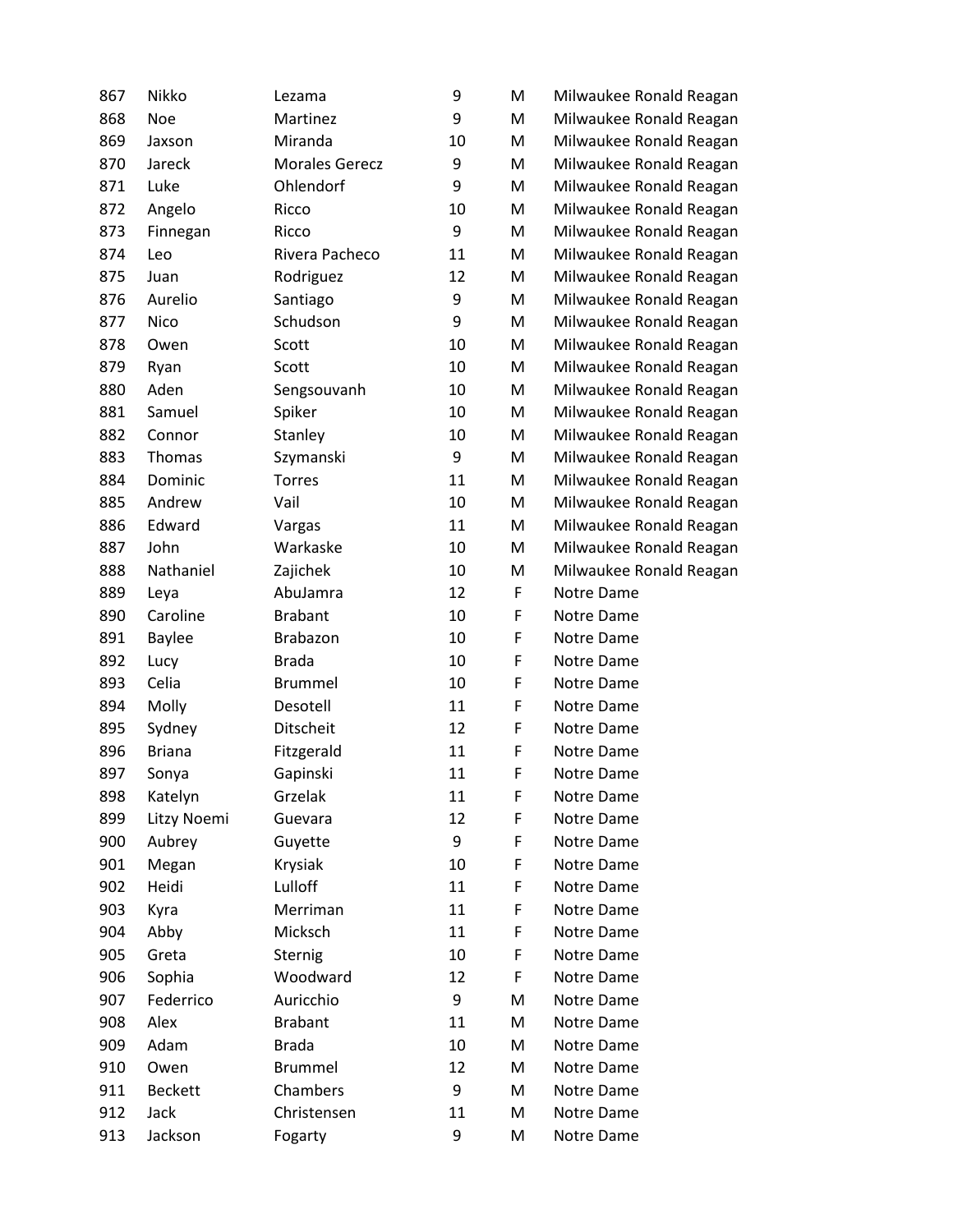| 914  | Howie          | Gerstner       | 12 | M | Notre Dame |
|------|----------------|----------------|----|---|------------|
| 915  | Ben            | Gregory        | 12 | M | Notre Dame |
| 916  | Alex           | Gutowski       | 11 | M | Notre Dame |
| 917  | Conner         | Hawley         | 10 | M | Notre Dame |
| 918  | Adam           | Homel          | 12 | M | Notre Dame |
| 919  | Andrew         | Kanning        | 9  | м | Notre Dame |
| 920  | Joseph         | Massabni       | 12 | M | Notre Dame |
| 921  | Reid           | Milton         | 12 | M | Notre Dame |
| 922  | Isaac          | Nowak          | 9  | M | Notre Dame |
| 1089 | Ryan           | Reinke         | 12 | M | Notre Dame |
| 1090 | Logan          | Skaletski      | 12 | м | Notre Dame |
| 1091 | <b>Bennet</b>  | Smith          | 11 | M | Notre Dame |
| 1092 | Joe            | Stumpf         | 9  | M | Notre Dame |
| 1093 | Oona           | Audley         | 11 | F | Oconomowoc |
| 1094 | Madison        | <b>Beck</b>    | 11 | F | Oconomowoc |
| 1095 | Faith          | <b>Becker</b>  | 10 | F | Oconomowoc |
| 1096 | Grace          | Becker         | 10 | F | Oconomowoc |
| 1097 | Hannah         | Bero           | 11 | F | Oconomowoc |
| 1098 | Alexandra      | Caucutt        | 12 | F | Oconomowoc |
| 1099 | Leah           | Fagan          | 11 | F | Oconomowoc |
| 1100 | Kylie          | Finger         | 11 | F | Oconomowoc |
| 1101 | Megan          | Frosch         | 10 | F | Oconomowoc |
| 1102 | Elyse          | Fujimoto       | 12 | F | Oconomowoc |
| 1103 | Olivia         | Geisheker      | 12 | F | Oconomowoc |
| 1104 | <b>Brianna</b> | Heckman        | 10 | F | Oconomowoc |
| 1105 | Reese          | Irvine         | 9  | F | Oconomowoc |
| 1106 | Maiya          | Jaworski       | 12 | F | Oconomowoc |
| 1107 | Hannah         | Johnson        | 11 | F | Oconomowoc |
| 1108 | Emily          | Jorgensen      | 10 | F | Oconomowoc |
| 1109 | Ashleigh       | Koenig         | 11 | F | Oconomowoc |
| 1110 | Isabella       | Koenig         | 11 | F | Oconomowoc |
| 1111 | Ava            | Lee            | 10 | F | Oconomowoc |
| 1112 | Annie          | Lofy           | 9  | F | Oconomowoc |
| 1113 | Julia          | Lyles          | 9  | F | Oconomowoc |
| 1114 | Megan          | Lyles          | 12 | F | Oconomowoc |
| 1115 | Addison        | Mulder         | 10 | F | Oconomowoc |
| 1116 | Malena         | Neumann        | 11 | F | Oconomowoc |
| 1117 | Chloe          | Pierson        | 12 | F | Oconomowoc |
| 1118 | Hannah         | Reynen         | 10 | F | Oconomowoc |
| 1119 | Anna Kate      | Schneck        | 11 | F | Oconomowoc |
| 1120 | Kyle           | Abts           | 11 | M | Oconomowoc |
| 1121 | Santo          | Alioto         | 10 | м | Oconomowoc |
| 1122 | Jacob          | <b>Bandler</b> | 12 | M | Oconomowoc |
| 1123 | Jonas          | <b>Belus</b>   | 12 | M | Oconomowoc |
| 1124 | Mason          | <b>Blazek</b>  | 10 | M | Oconomowoc |
| 1125 | Jonathan       | <b>Burns</b>   | 9  | M | Oconomowoc |
| 1126 | James          | Cornhoff       | 11 | M | Oconomowoc |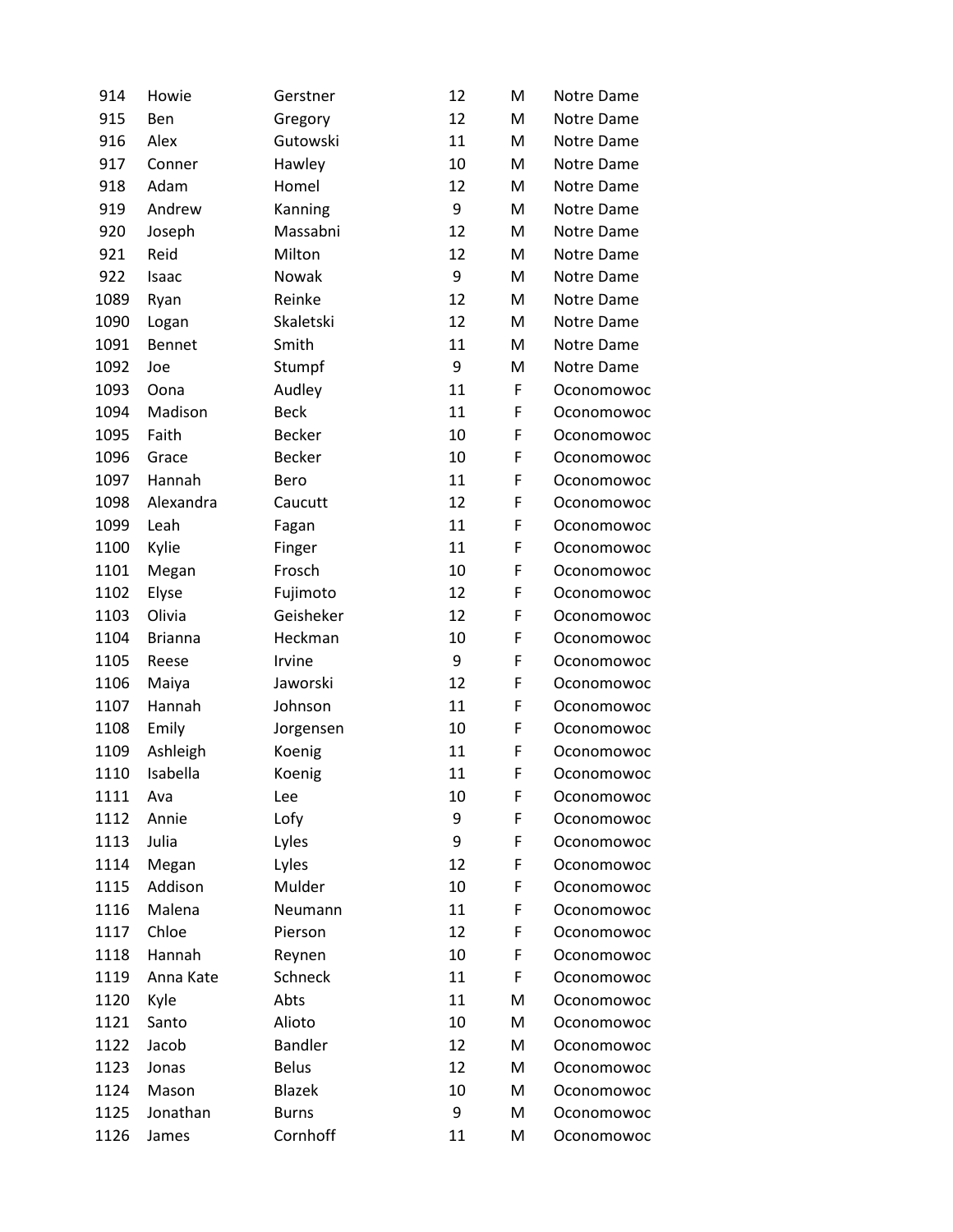| 1127 | Harrison        | Cull           | 9  | M | Oconomowoc |
|------|-----------------|----------------|----|---|------------|
| 1128 | David           | Dobson         | 11 | M | Oconomowoc |
| 1129 | <b>Brady</b>    | Ehrgott        | 11 | M | Oconomowoc |
| 1130 | Cooper          | Ehrgott        | 12 | M | Oconomowoc |
| 1131 | Alex            | Ewart          | 9  | M | Oconomowoc |
| 1132 | Zachary         | Fredrich       | 11 | M | Oconomowoc |
| 1133 | Cody            | Fredrick       | 9  | M | Oconomowoc |
| 1134 | Andrew          | Fujimoto       | 9  | M | Oconomowoc |
| 1135 | Nicholas        | Hoover         | 11 | M | Oconomowoc |
| 1136 | Phillip         | Houston        | 11 | M | Oconomowoc |
| 1137 | Emil            | Kadow          | 11 | M | Oconomowoc |
| 1138 | Lee Robert      | Keller         | 9  | M | Oconomowoc |
| 1139 | Cade            | Kenyon         | 12 | M | Oconomowoc |
| 1140 | Ethan           | Kurtz          | 12 | M | Oconomowoc |
| 1141 | Trevor          | Lamon-Braatz   | 9  | M | Oconomowoc |
| 1142 | Owen            | Lofy           | 10 | M | Oconomowoc |
| 1143 | Benjamin        | Lohnes         | 12 | M | Oconomowoc |
| 1144 | Samuel          | Lutz           | 10 | M | Oconomowoc |
| 1145 | Jackson         | Meissner       | 9  | M | Oconomowoc |
| 1146 | Noah            | Meissner       | 12 | M | Oconomowoc |
| 1147 | Chase           | Miller         | 12 | M | Oconomowoc |
| 1148 | Eli             | Miller         | 10 | M | Oconomowoc |
| 1149 | Ashton          | Moody          | 10 | M | Oconomowoc |
| 1150 | Benjamin        | Noskowiak      | 11 | M | Oconomowoc |
| 1151 | <b>Nicholas</b> | Prince         | 12 | M | Oconomowoc |
| 1152 | Ethan           | Reimer         | 11 | M | Oconomowoc |
| 1153 | Ethan           | Schuh          | 10 | M | Oconomowoc |
| 1154 | Tyler           | Schuh          | 12 | M | Oconomowoc |
| 1155 | Thomas          | Small          | 10 | M | Oconomowoc |
| 1156 | Camren          | Smith          | 10 | M | Oconomowoc |
| 1157 | Logan           | Suter          | 9  | M | Oconomowoc |
| 1158 | Ryan            | Swanson        | 11 | Μ | Oconomowoc |
| 1159 | Hayden          | Triebold       | 9  | M | Oconomowoc |
| 1160 | Payton          | Triebold       | 9  | M | Oconomowoc |
| 1161 | Alexander       | Vance          | 12 | M | Oconomowoc |
| 1162 | Zachariah       | Vance          | 9  | M | Oconomowoc |
| 1163 | Benjamin        | Wallace        | 11 | M | Oconomowoc |
| 1164 | Wyatt           | Wallace        | 10 | M | Oconomowoc |
| 1165 | Jack            | Welnak         | 9  | M | Oconomowoc |
| 1166 | Cody            | Witthun        | 12 | M | Oconomowoc |
| 1167 | Gunner          | Wittkopp       | 11 | M | Oconomowoc |
| 1168 | Tyler           | Zenner         | 10 | M | Oconomowoc |
| 1169 | Zachary         | Zenner         | 11 | M | Oconomowoc |
| 1170 | Jordan          | Avila          | 12 | F | Oswego     |
| 1171 | Paige           | <b>Bohnert</b> | 10 | F | Oswego     |
| 1172 | Chaleica        | <b>Booker</b>  | 9  | F | Oswego     |
| 1173 | Peyton          | <b>Brueck</b>  | 11 | F | Oswego     |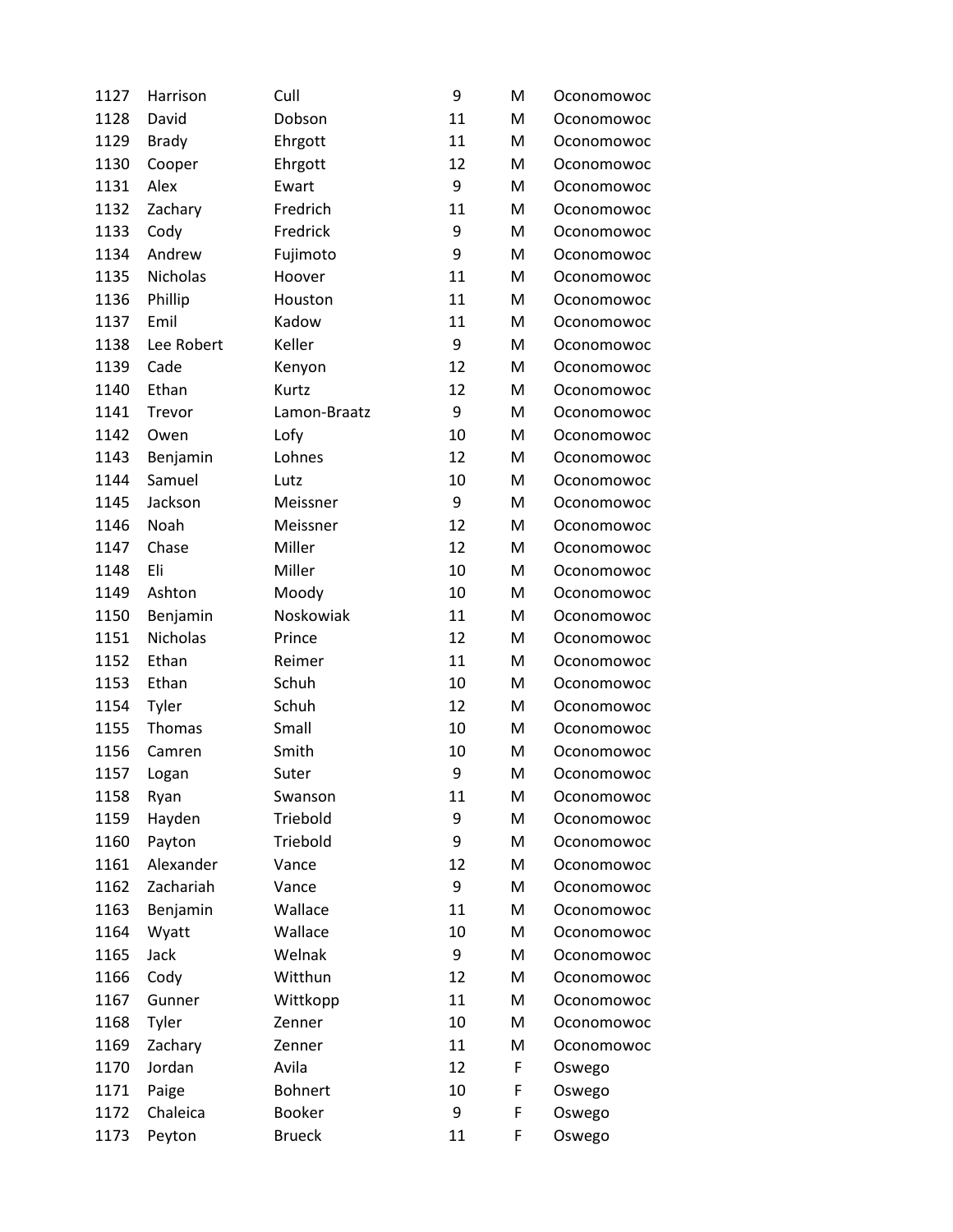| 1174 | Madison        | Chriske        | 9  | F | Oswego |
|------|----------------|----------------|----|---|--------|
| 1175 | Rebecca        | Corbett        | 10 | F | Oswego |
| 1176 | Mia            | Diaz           | 9  | F | Oswego |
| 1177 | Micalah        | Dungill        |    | F | Oswego |
| 1178 | Madison        | Etheridge      | 12 | F | Oswego |
| 1179 | Amanda         | Farrow         | 9  | F | Oswego |
| 1180 | Hallie         | Fioresi        | 9  | F | Oswego |
| 1181 | Emily          | Gatske         | 12 | F | Oswego |
| 1182 | Ella           | Hale           | 11 | F | Oswego |
| 1183 | Nicole         | Harrison       | 10 | F | Oswego |
| 1184 | Sabrina        | Hesik          | 10 | F | Oswego |
| 1185 | Ryan           | Jednachowski   | 9  | F | Oswego |
| 1186 | Molly          | Krall          | 12 | F | Oswego |
| 1187 | Emily          | Lieser         | 10 | F | Oswego |
| 1188 | Paulina        | Lopez          | 10 | F | Oswego |
| 1189 | Macy           | Luchyn         | 9  | F | Oswego |
| 1190 | Sophia         | Marasco        | 9  | F | Oswego |
| 1191 | Abigail        | Medernach      | 10 | F | Oswego |
| 1192 | <b>Bridget</b> | Moran          | 10 | F | Oswego |
| 1193 | Chloe          | Onate          | 10 | F | Oswego |
| 1194 | Genevieve      | Peters         | 11 | F | Oswego |
| 1195 | Sara           | Petrovska      | 9  | F | Oswego |
| 1196 | Hannah         | Pirami         | 10 | F | Oswego |
| 1197 | Jazmin         | Russell        | 12 | F | Oswego |
| 1198 | Audra          | Soderlind      | 9  | F | Oswego |
| 1199 | Kaylee         | Szymborski     | 10 | F | Oswego |
| 1200 | Grace          | Wong           | 10 | F | Oswego |
| 1201 | Jacob          | <b>Bohnert</b> | 12 | M | Oswego |
| 1202 | Jett           | <b>Breed</b>   | 9  | M | Oswego |
| 1203 | Sean           | <b>Butolph</b> | 9  | M | Oswego |
| 1204 | Matthew        | <b>Bytnar</b>  | 12 | M | Oswego |
| 1205 | Pedro          | Campos         | 9  | M | Oswego |
| 1206 | <b>Braden</b>  | Cardamone      | 10 | M | Oswego |
| 1207 | Jacob          | Christopherson | 11 | M | Oswego |
| 1208 | Matthew        | Crowe          | 10 | M | Oswego |
| 1209 | <b>Balin</b>   | Doud           | 10 | M | Oswego |
| 1210 | Zaccheus       | Dungill        | 9  | Μ | Oswego |
| 1211 | Owen           | Erickson       | 11 | Μ | Oswego |
| 1212 | Jacob          | Everix         | 11 | Μ | Oswego |
| 1213 | <b>Bryan</b>   | Flentge        | 11 | Μ | Oswego |
| 1214 | Ben            | Forsell        | 10 | M | Oswego |
| 1215 | Ethan          | Forsell        | 10 | M | Oswego |
| 1216 | Tai            | Fredricks      | 12 | Μ | Oswego |
| 1217 | John           | Harshberger    | 11 | M | Oswego |
| 1218 | CJ             | Hellinger      | 11 | Μ | Oswego |
| 1219 | Alexis         | Hernandez      | 9  | Μ | Oswego |
| 1220 | Ben            | Huey           | 10 | M | Oswego |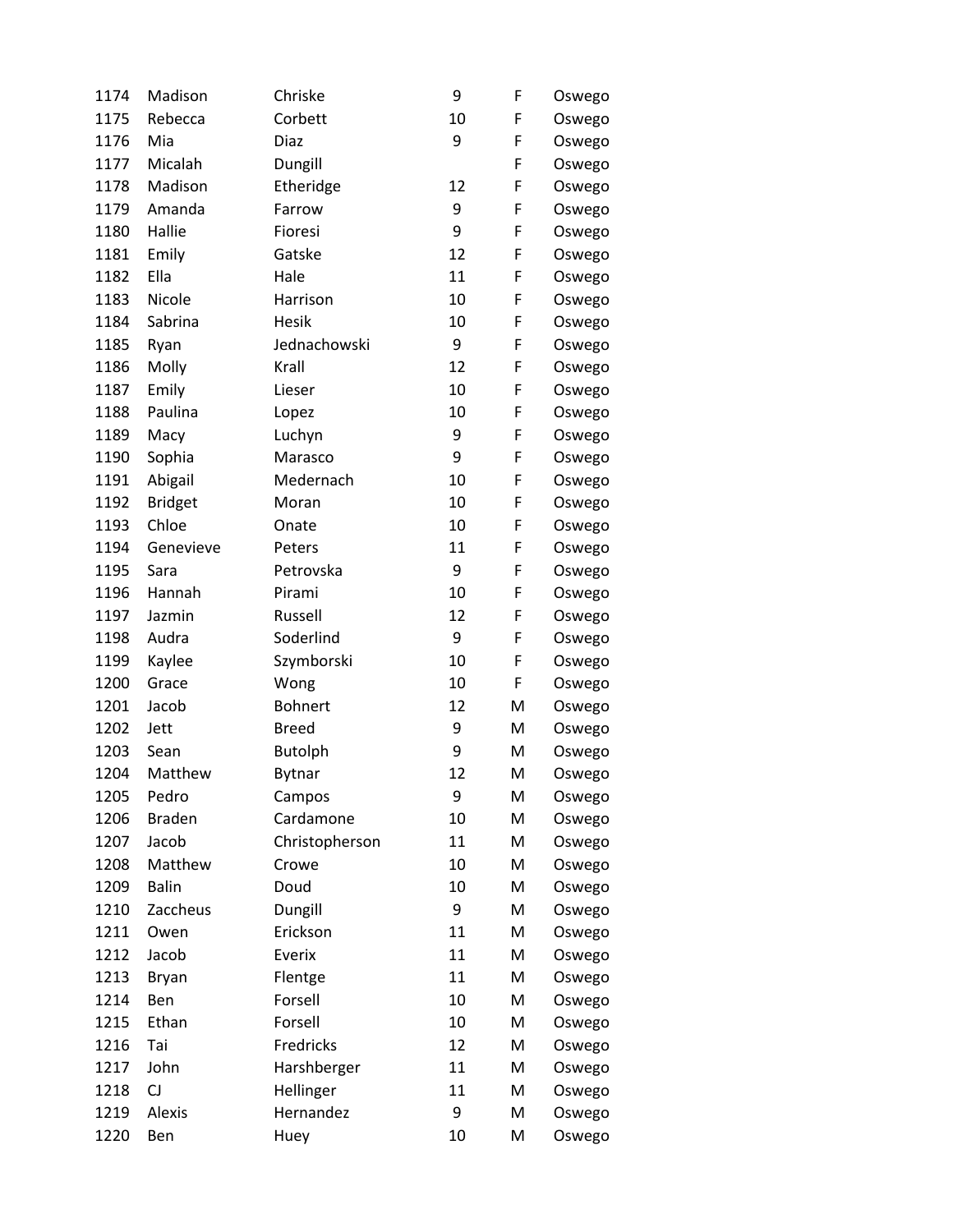| 1221 | Logan        | Kunkle        | 11 | M | Oswego      |
|------|--------------|---------------|----|---|-------------|
| 1222 | Colby        | Lee           | 10 | M | Oswego      |
| 1223 | Stephen      | Lundy         | 9  | M | Oswego      |
| 1224 | Tyler        | McCance       | 9  | M | Oswego      |
| 1225 | Noah         | McIntyre      | 9  | M | Oswego      |
| 1226 | Ben          | Miller        | 11 | M | Oswego      |
| 1227 | <b>Brady</b> | Monahan       | 9  | M | Oswego      |
| 1228 | <b>Brady</b> | Nelson        | 9  | M | Oswego      |
| 1229 | Sir Emmett   | Nelson        | 9  | M | Oswego      |
| 1230 | Sir Walter   | Nelson        | 11 | M | Oswego      |
| 1231 | Matt         | Padilla       | 9  | M | Oswego      |
| 1232 | Matthew      | Rabick        | 12 | M | Oswego      |
| 1233 | Mitchell     | Rabick        | 12 | M | Oswego      |
| 1234 | Nicholas     | Randazzo      | 12 | M | Oswego      |
| 1235 | Miguel       | Rojas         | 10 | M | Oswego      |
| 1236 | Kole         | Schramm       | 12 | M | Oswego      |
| 1237 | Jack         | Sherlock      | 9  | M | Oswego      |
| 1238 | Michael      | Smart         | 10 | M | Oswego      |
| 1239 | Logan        | Stogentin     | 9  | M | Oswego      |
| 1240 | Anthony      | Ton           | 10 | M | Oswego      |
| 1241 | Logan        | Woods         | 9  | M | Oswego      |
| 1242 | Luke         | Yore          | 10 | M | Oswego      |
| 1243 | Matthew      | Zeuli         | 9  | M | Oswego      |
| 1244 | Emilia       | Altamarano    | 10 | F | Racine Case |
| 1245 | Audrey       | Amaya         | 10 | F | Racine Case |
| 1246 | Ariella      | Arjon         | 12 | F | Racine Case |
| 1247 | Imani        | <b>Bresln</b> | 9  | F | Racine Case |
| 1248 | Joanna       | Caro          | 10 | F | Racine Case |
| 1249 | Lauren       | Finley        | 11 | F | Racine Case |
| 1250 | Kaitlyn      | Francis       | 11 | F | Racine Case |
| 1251 | Marlen       | Helfenstein   | 9  | F | Racine Case |
| 1252 | Makayla      | Herness       | 11 | F | Racine Case |
| 1253 | Cambell      | Hess          | 11 | F | Racine Case |
| 1254 | Victria      | Jackson       | 9  | F | Racine Case |
| 1255 | Bella        | McClendan     | 10 | F | Racine Case |
| 1256 | Kristina     | Meletic       | 10 | F | Racine Case |
| 1257 | Ellena       | Moore         | 10 | F | Racine Case |
| 1258 | Stephanie    | Narciso       | 12 | F | Racine Case |
| 1259 | Emily        | Nelson        | 12 | F | Racine Case |
| 1260 | Roselyn      | Pacheco       | 10 | F | Racine Case |
| 1261 | Tori         | Rodriguez     | 12 | F | Racine Case |
| 1262 | Charlatte    | Shelby        | 11 | F | Racine Case |
| 1263 | Ava          | Sheriff       | 10 | F | Racine Case |
| 1264 | Maddy        | Spotts        | 10 | F | Racine Case |
| 1265 | Rachael      | Van Beek      | 11 | F | Racine Case |
| 1266 | Amelia       | Wiesner       | 9  | F | Racine Case |
| 1267 | Sophie       | Young         | 12 | F | Racine Case |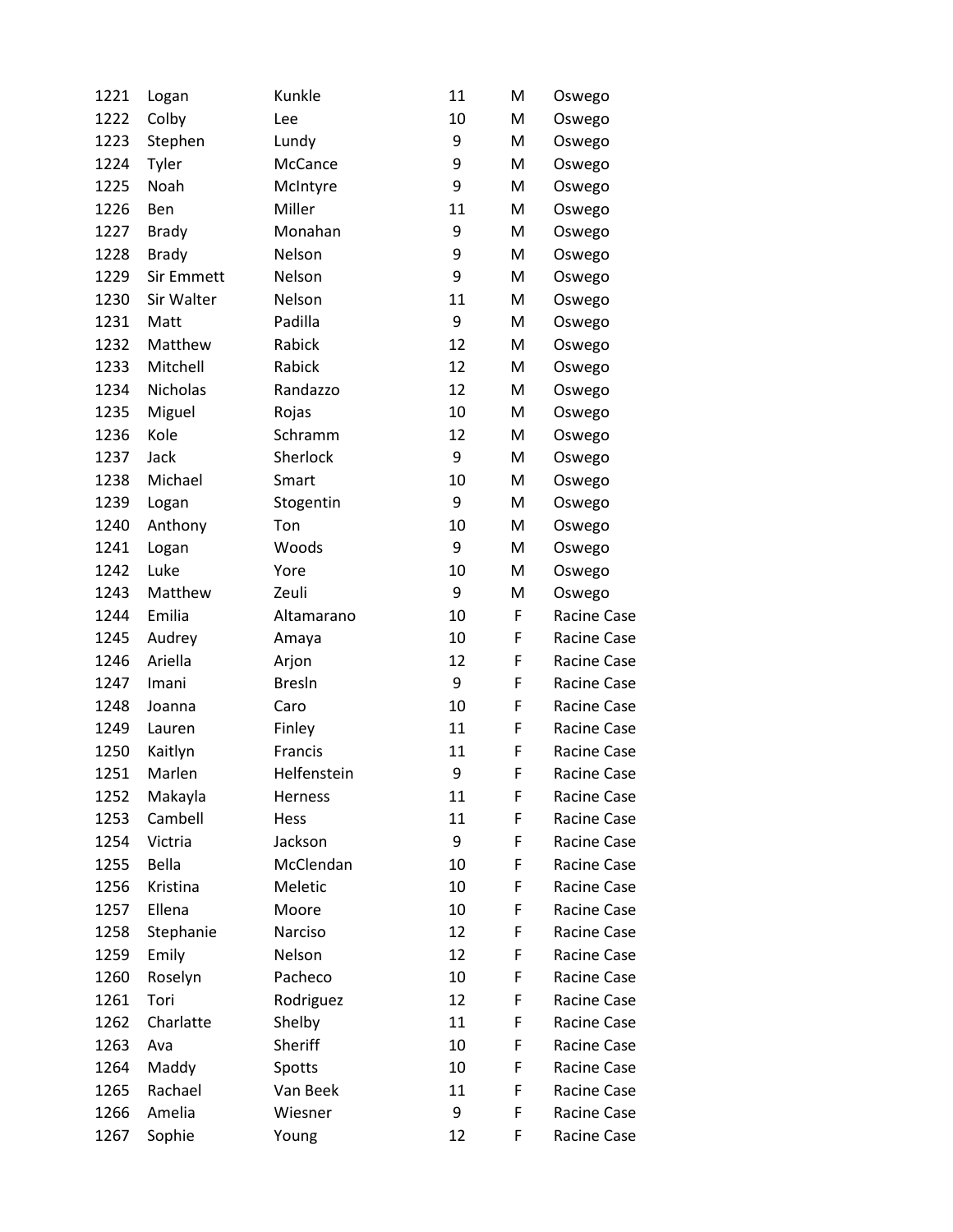| 1268 | Ruby           | Zogg           | 11 | F | Racine Case    |
|------|----------------|----------------|----|---|----------------|
| 1269 | Timothy        | Chen           | 9  | M | Racine Case    |
| 1270 | <b>Nick</b>    | Cyr            | 11 | M | Racine Case    |
| 1271 | Cameron        | Dederich       | 11 | M | Racine Case    |
| 1272 | Joseph         | Ekes           | 11 | M | Racine Case    |
| 1273 | Matthew        | Henkes         | 11 | M | Racine Case    |
| 1274 | Lucas          | Jackson        | 11 | M | Racine Case    |
| 1275 | Gavin          | Jankowski      | 11 | M | Racine Case    |
| 1276 | Mitchell       | Marry          | 11 | M | Racine Case    |
| 1277 | Aaron          | Peterson       | 12 | M | Racine Case    |
| 1278 | Ethan          | Watkins        | 12 | M | Racine Case    |
| 1279 | Amanda         | Antonio        | 11 | F | Racine Horlick |
| 1280 | Jessica        | Felix          | 10 | F | Racine Horlick |
| 1281 | Lizzy          | Hanstedt       | 11 | F | Racine Horlick |
| 1282 | Ariana         | Molina         | 10 | F | Racine Horlick |
| 1283 | Makayla        | Olsen          | 11 | F | Racine Horlick |
| 1284 | Vadeline       | Paniagua-Ortiz | 12 | F | Racine Horlick |
| 1285 | Olivia         | Pitrof         | 12 | F | Racine Horlick |
| 1286 | Miranda        | Svacina        | 11 | F | Racine Horlick |
| 1287 | Josie          | Weisensel      | 10 | F | Racine Horlick |
| 1288 | Daydeon        | Allen          | 9  | M | Racine Horlick |
| 1289 | Steven         | Cannalte       | 11 | M | Racine Horlick |
| 1290 | Uriel          | Gallegos       | 12 | M | Racine Horlick |
| 1291 | Ethan          | Gegare         | 12 | M | Racine Horlick |
| 1292 | Max            | Herman         | 9  | M | Racine Horlick |
| 1293 | Isaiah         | Hunter         | 12 | M | Racine Horlick |
| 1294 | Michael        | Kroes          | 10 | M | Racine Horlick |
| 1295 | Khalil         | McClain        | 12 | M | Racine Horlick |
| 1296 | Alex           | Opichka        | 10 | M | Racine Horlick |
| 1297 | Eddie          | Opichka        | 12 | M | Racine Horlick |
| 1298 | Cristian       | Ramirez        | 11 | M | Racine Horlick |
| 1299 | Cole           | Seggelink      | 9  | M | Racine Horlick |
| 1300 | Mason          | Sett           | 12 | M | Racine Horlick |
| 1301 | John           | Shields        | 11 | M | Racine Horlick |
| 1302 | Zach           | Shields        | 9  | M | Racine Horlick |
| 1303 | Ben            | Stephan        | 9  | M | Racine Horlick |
| 1304 | Fabhian        | <b>Tellez</b>  | 11 | M | Racine Horlick |
| 1305 | Connor         | Vertz          | 11 | M | Racine Horlick |
| 1306 | Vayvion        | Vinson         | 12 | M | Racine Horlick |
| 1307 | <b>Brandon</b> | Wilson         | 12 | M | Racine Horlick |
| 1308 | Mariah         | Davis          | 12 | F | Racine Park    |
| 1309 | Heaven         | Hartsfield     | 12 | F | Racine Park    |
| 1310 | Lainie         | Sanders        | 11 | F | Racine Park    |
| 1311 | Amanda         | Sierra         | 9  | F | Racine Park    |
| 1312 | Joshua         | <b>Brendel</b> | 9  | M | Racine Park    |
| 1313 | Jordan         | Fuchs          | 11 | M | Racine Park    |
| 1314 | Joseph         | Jutley         | 12 | M | Racine Park    |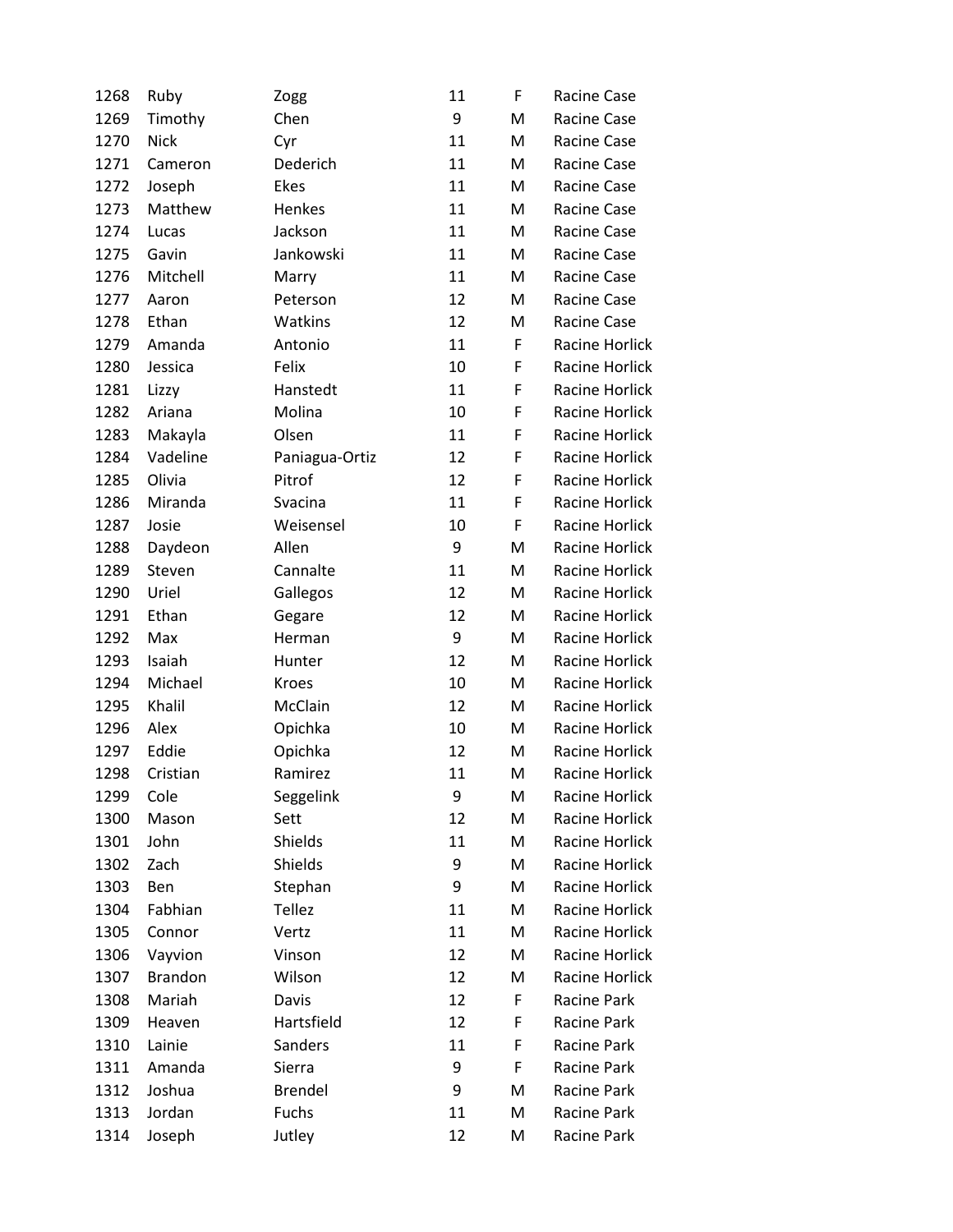| 1315 | Kyle                  | Ketterhagen       | 9  | M | Racine Park            |
|------|-----------------------|-------------------|----|---|------------------------|
| 1316 | Cullen                | Krogh             | 12 | M | Racine Park            |
| 1317 | Jordan                | Phillips          | 12 | M | Racine Park            |
| 1318 | Eric                  | Rannow            | 9  | M | Racine Park            |
| 1319 | Carter                | Sura              | 12 | M | Racine Park            |
| 1320 | Ana                   | Aguilera          | 11 | F | St. Augustine Prep     |
| 1321 | Sierra                | McCarthy          | 10 | F | St. Augustine Prep     |
| 1322 | Angie                 | Palayot           | 10 | F | St. Augustine Prep     |
| 1323 | Gisselle              | Rodriguez         | 10 | F | St. Augustine Prep     |
| 1324 | Saribel               | Ruiz              | 10 | F | St. Augustine Prep     |
| 1325 | <b>Brenda</b>         | Sanchez           | 10 | F | St. Augustine Prep     |
| 1326 | Miguel                | <b>Basurto</b>    | 11 | M | St. Augustine Prep     |
| 1327 | Edward                | Canas             | 9  | M | St. Augustine Prep     |
| 1328 | Emanuel               | Chavez Villalobos | 11 | M | St. Augustine Prep     |
| 1329 | Nelson                | Cruz-Rios         | 9  | M | St. Augustine Prep     |
| 1330 | Deangelo              | Deluna            | 9  | M | St. Augustine Prep     |
| 1331 | Sean                  | Diaz              | 10 | M | St. Augustine Prep     |
| 1332 | <b>Bret</b>           | Garcia            | 9  | M | St. Augustine Prep     |
| 1333 | Adal                  | Gonzalez          | 11 | M | St. Augustine Prep     |
| 1334 | Aldo                  | Gonzalez          | 11 | M | St. Augustine Prep     |
| 1335 | Emanuel               | Herrera           | 9  | M | St. Augustine Prep     |
| 1336 | Angel                 | Mayo              | 10 | M | St. Augustine Prep     |
| 1337 | Diego                 | Nevaro            | 9  | M | St. Augustine Prep     |
| 1338 | Kevin                 | Nevaro            | 9  | M | St. Augustine Prep     |
| 1339 | Joshua                | Ortega            | 9  | M | St. Augustine Prep     |
| 1340 | Edwin                 | Ramirez           | 9  | M | St. Augustine Prep     |
| 1341 | Cristian              | Reyes             | 11 | M | St. Augustine Prep     |
| 1342 | Julius                | Sanchez           | 11 | M | St. Augustine Prep     |
| 1343 | Sergio                | Virgen            | 9  | M | St. Augustine Prep     |
| 1344 | Josiah                | Zarate            | 9  | M | St. Augustine Prep     |
| 1345 | Ryan                  | Alyassir          | 10 | M | Warren Township        |
| 1346 | Elijah                | Ball              | 9  | M | <b>Warren Township</b> |
| 1347 | Ozzie                 | Bandera           | 10 | M | Warren Township        |
| 1348 | Cameron               | <b>Beard</b>      | 11 | M | Warren Township        |
| 1349 | <b>Timothy Leoter</b> | Belen             | 10 | M | Warren Township        |
| 1350 | Joell                 | Belonga           | 9  | M | Warren Township        |
| 1351 | Edward                | Boyer             | 10 | M | Warren Township        |
| 1352 | Calix                 | Flores            | 10 | M | Warren Township        |
| 1353 | Nathan                | Garcia            | 10 | M | Warren Township        |
| 1354 | Carson                | Ghys              | 12 | M | Warren Township        |
| 1355 | Gavin                 | Ghys              | 10 | M | Warren Township        |
| 1356 | Isaac                 | Goodfellow        | 10 | M | Warren Township        |
| 1357 | Trenton               | Grahovac          | 10 | M | Warren Township        |
| 1358 | Ethan                 | Harrigan          | 11 | M | Warren Township        |
| 1359 | Maximilian            | Herrington        | 12 | M | Warren Township        |
| 1360 | Cole                  | Kaether           | 9  | M | Warren Township        |
| 1361 | Ayaan                 | Kazi              | 10 | M | Warren Township        |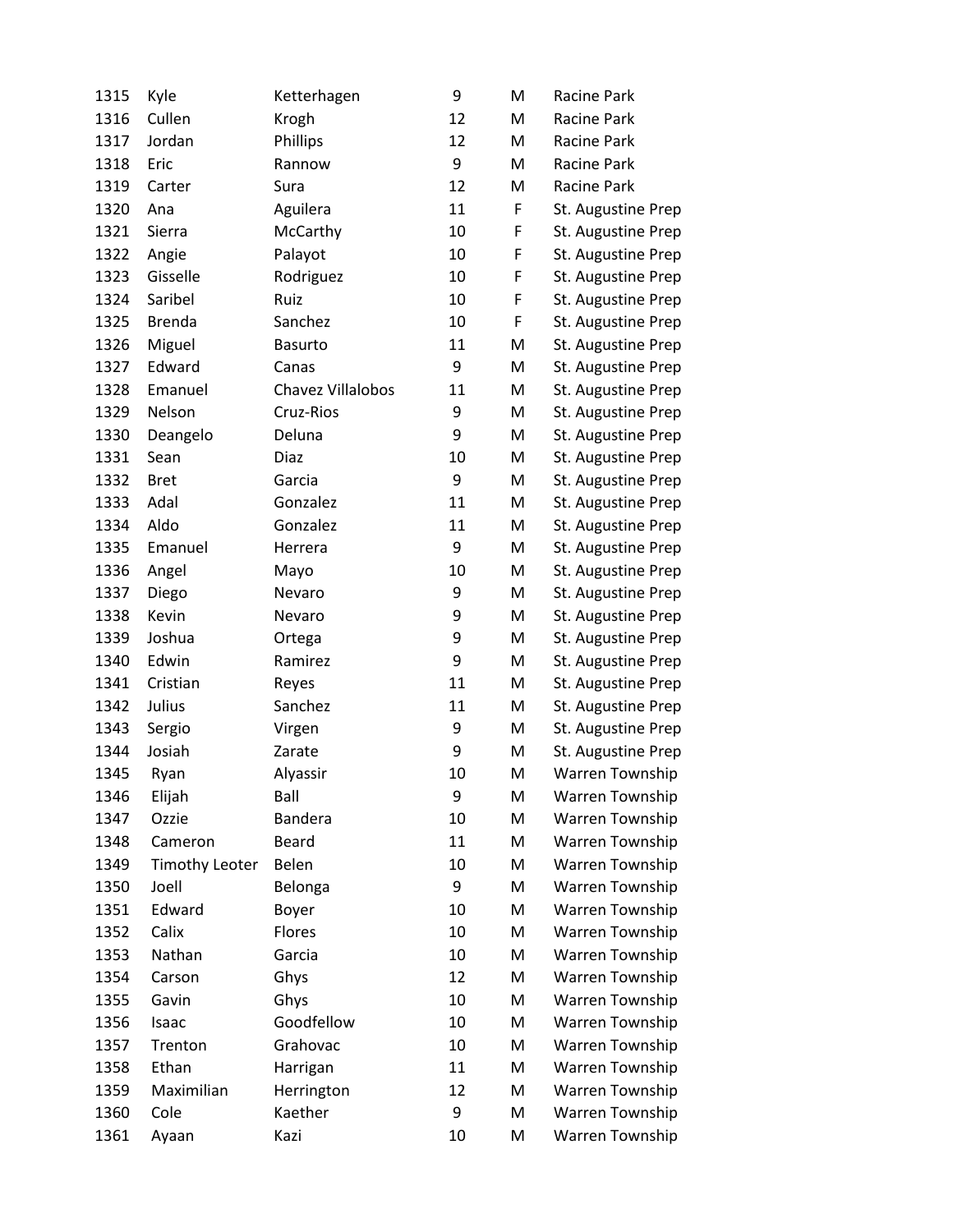| 1362 | David        | Lara           | 10 | M | Warren Township |
|------|--------------|----------------|----|---|-----------------|
| 1363 | Henry        | Lester         | 9  | M | Warren Township |
| 1364 | Connor       | Lockwood       | 9  | M | Warren Township |
| 1365 | Xander       | Lundstrom      | 9  | M | Warren Township |
| 1366 | Gabriel      | Maldonado      | 11 | M | Warren Township |
| 1367 | Connor       | Mangino        | 9  | M | Warren Township |
| 1368 | Andrew       | Metcalf        | 12 | M | Warren Township |
| 1369 | Daniel       | Mo             | 10 | M | Warren Township |
| 1370 | <b>Myles</b> | Mojica         | 9  | M | Warren Township |
| 1371 | Quinn        | Mundt          | 11 | M | Warren Township |
| 1372 | Nathan       | Papierniak     | 12 | M | Warren Township |
| 1373 | Griffin      | Pasha          | 11 | M | Warren Township |
| 1374 | Ryan         | Phariss        | 9  | M | Warren Township |
| 1375 | Avery        | Piktel         | 9  | M | Warren Township |
| 1376 | Jack         | Radaj          | 12 | M | Warren Township |
| 1377 | Fahim        | Rafi           | 9  | M | Warren Township |
| 1378 | Michael      | Sacchetti      | 9  | M | Warren Township |
| 1379 | Oscar        | Salas-Garcia   | 11 | M | Warren Township |
| 1380 | Cristobal    | Salido-Malpica | 10 | M | Warren Township |
| 1381 | Jake         | Snyder         | 10 | M | Warren Township |
| 1382 | Collin       | Sorge-Young    | 12 | M | Warren Township |
| 1383 | Paul         | Stavrou        | 12 | M | Warren Township |
| 1384 | Hunter       | Subry          | 12 | M | Warren Township |
| 1385 | Ryan         | Sundberg       | 10 | M | Warren Township |
| 1386 | Brayden      | Sweene         | 10 | M | Warren Township |
| 1387 | Ryan         | Tatro          | 9  | M | Warren Township |
| 1388 | Andrew       | Thelen         | 12 | M | Warren Township |
| 1389 | James        | Vargas         | 10 | M | Warren Township |
| 1390 | Carlos       | Villa          | 11 | M | Warren Township |
| 1391 | Hugh         | Wakefield      | 10 | M | Warren Township |
| 1392 | Luke         | Wiley          | 10 | M | Warren Township |
| 1393 | Jacob        | Wiser          | 10 | M | Warren Township |
| 1394 | John         | Wiser          | 12 | M | Warren Township |
| 1395 | Harley       | Yoder          | 12 | M | Warren Township |
| 1396 | Samuel       | Yoder          | 12 | M | Warren Township |
| 1397 | Maxwell      | Zeisler        | 10 | M | Warren Township |
| 1398 | Esther       | Angle          | 9  | F | Waterford       |
| 1399 | Ana          | <b>Balge</b>   | 11 | F | Waterford       |
| 1400 | Chloe        | Carver         | 12 | F | Waterford       |
| 1401 | Izzy         | Currie         | 12 | F | Waterford       |
| 1402 | Mikayla      | Datka          | 9  | F | Waterford       |
| 1403 | Ann          | Jones          | 12 | F | Waterford       |
| 1404 | Hannah       | Jones          | 12 | F | Waterford       |
| 1405 | Grace        | Ketterhagen    | 11 | F | Waterford       |
| 1406 | Lori         | Kisner         | 12 | F | Waterford       |
| 1407 | Ryann        | <b>Mullins</b> | 12 | F | Waterford       |
| 1408 | Jayda        | Obluck         | 12 | F | Waterford       |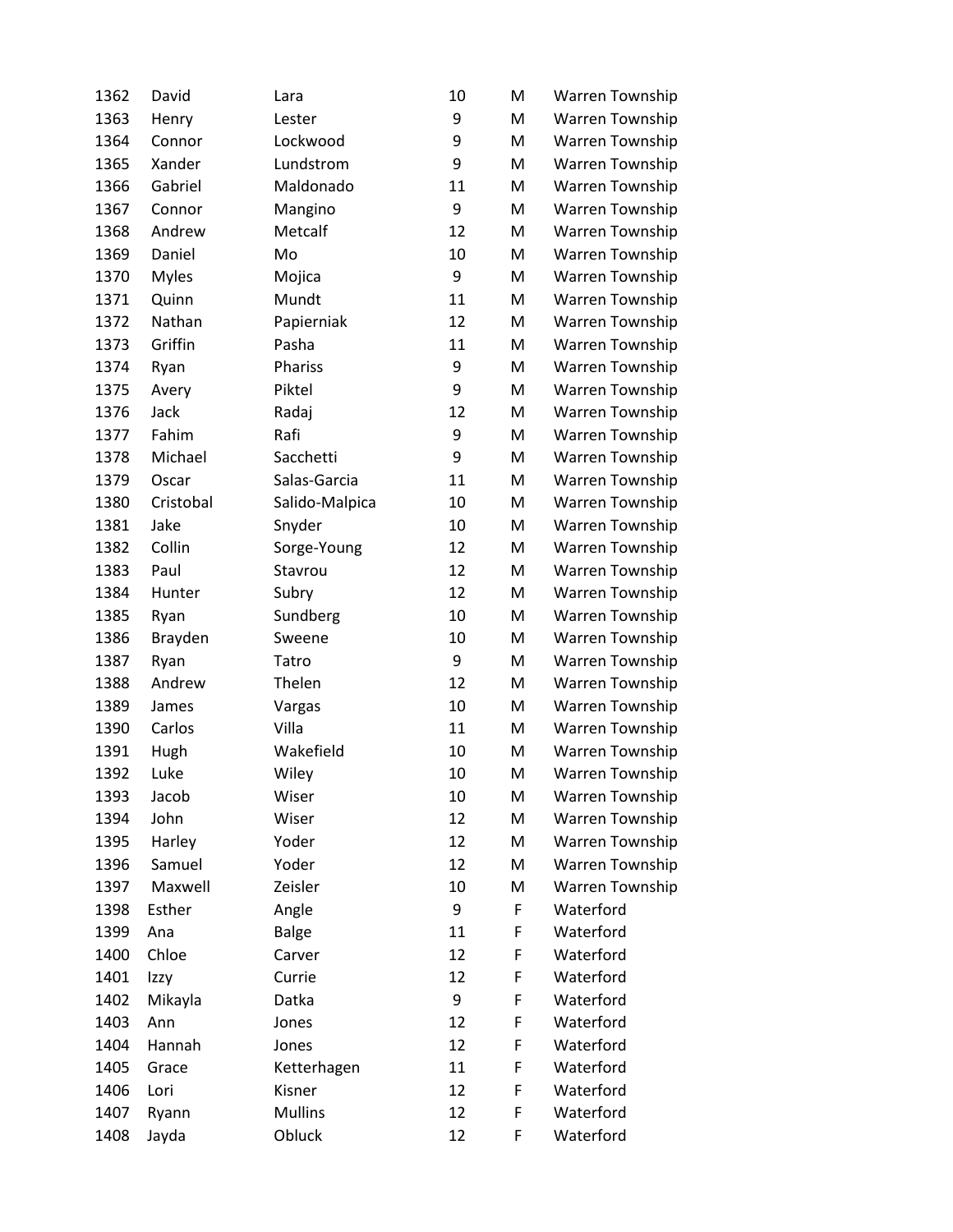| 1409 | Kaitlin     | Pankowski       | 11 | F | Waterford     |
|------|-------------|-----------------|----|---|---------------|
| 1410 | Katelyn     | Puetz           | 12 | F | Waterford     |
| 1411 | Cassie      | Questad         | 12 | F | Waterford     |
| 1412 | Kelsey      | Radobicky       | 11 | F | Waterford     |
| 1413 | Saige       | Rice            | 11 | F | Waterford     |
| 1414 | Katie       | Rohner          | 12 | F | Waterford     |
| 1415 | Matyson     | Schaal          | 9  | F | Waterford     |
| 1416 | Hannah      | Schoeder        | 10 | F | Waterford     |
| 1417 | Julia       | Schroeder       | 12 | F | Waterford     |
| 1418 | Kyra        | Schuerman       | 9  | F | Waterford     |
| 1419 | Alexie      | Strasser        | 11 | F | Waterford     |
| 1420 | Nicole      | Yoss            | 10 | F | Waterford     |
| 1421 | Lucy        | Younk           | 9  | F | Waterford     |
| 1422 | Patrick     | <b>Baller</b>   | 11 | M | Waterford     |
| 1423 | Aiden       | <b>Brink</b>    | 9  | M | Waterford     |
| 1424 | Luke        | <b>Butscher</b> | 11 | M | Waterford     |
| 1425 | John        | Czajka          | 9  | M | Waterford     |
| 1426 | John        | Durand          | 10 | M | Waterford     |
| 1427 | Dane        | Edwards         | 10 | M | Waterford     |
| 1428 | Gus         | Frost           | 10 | M | Waterford     |
| 1429 | Luke        | Funk            | 11 | M | Waterford     |
| 1430 | Gage        | Galkowski       | 11 | M | Waterford     |
| 1431 | Spencer     | Gross           | 10 | M | Waterford     |
| 1432 | Lucas       | Johnson         | 11 | M | Waterford     |
| 1433 | Andrew      | Jonietz         | 9  | M | Waterford     |
| 1434 | Cody        | Juergens        | 10 | M | Waterford     |
| 1435 | Ryan        | Kirn            | 12 | M | Waterford     |
| 1436 | Grant       | Koel            | 9  | M | Waterford     |
| 1437 | Ethan       | Koszarek        | 11 | M | Waterford     |
| 1438 | Joe         | Krebsbach       | 12 | M | Waterford     |
| 1439 | Mason       | Landish         | 11 | M | Waterford     |
| 1440 | Jackson     | Laney           | 10 | M | Waterford     |
| 1441 | Logan       | Muffick         | 11 | M | Waterford     |
| 1442 | John        | Pomeroy         | 9  | M | Waterford     |
| 1443 | Caleb       | Rausch          | 12 | M | Waterford     |
| 1444 | Jameson     | Rice            | 9  | M | Waterford     |
| 1445 | Jalen       | Sanfelipo       | 11 | M | Waterford     |
| 1446 | Noah        | Schierl         | 10 | M | Waterford     |
| 1447 | Caden       | Shaw            | 10 | M | Waterford     |
| 1448 | Ryan        | <b>Trafelet</b> | 11 | M | Waterford     |
| 1449 | Connor      | Warnke          | 11 | M | Waterford     |
| 1450 | <b>Nick</b> | Werry           | 11 | M | Waterford     |
| 1451 | Trevor      | Zabrowski       | 9  | M | Waterford     |
| 1452 | Connor      | Zach            | 11 | M | Waterford     |
| 1453 | Sam         | Zuelke          | 11 | M | Waterford     |
| 1454 | Jonathan    | Zweifel         | 12 | M | Waterford     |
| 1455 | Taryn       | Andersen        | 9  | F | Waukesha West |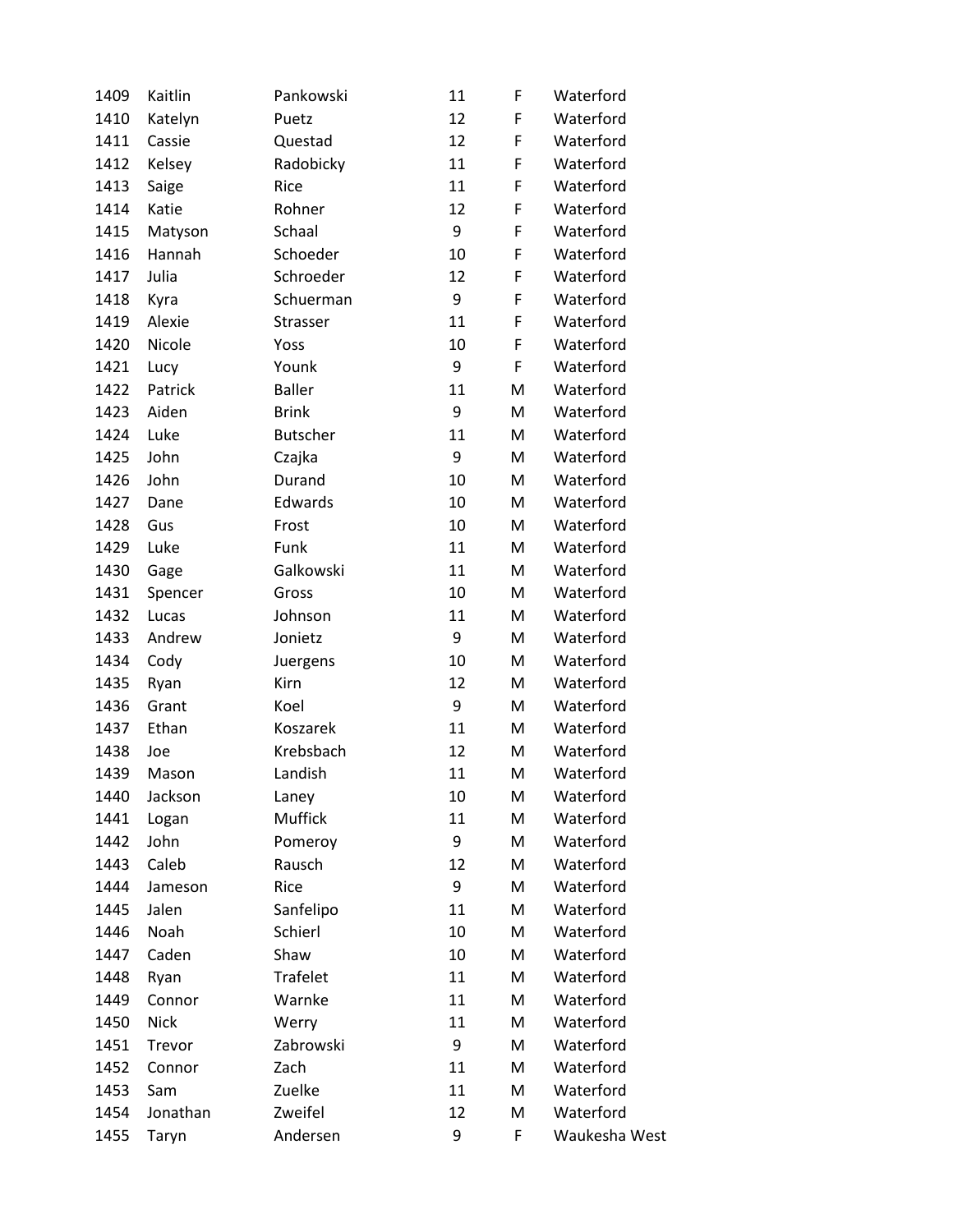| 1456 | Avina          | Elangovan   | 10 | F | Waukesha West         |
|------|----------------|-------------|----|---|-----------------------|
| 1457 | Jordan         | Kreisler    | 11 | F | Waukesha West         |
| 1458 | Berkeley       | Krell       | 10 | F | Waukesha West         |
| 1459 | Lucy           | Kukla       | 9  | F | Waukesha West         |
| 1460 | Kaya           | Kuokkanen   | 12 | F | Waukesha West         |
| 1461 | Jessie         | Lemm        | 9  | F | Waukesha West         |
| 1462 | Desi           | Levenhagen  | 9  | F | Waukesha West         |
| 1463 | Nicole         | Major       | 9  | F | Waukesha West         |
| 1464 | <b>Brooke</b>  | Martschinke | 12 | F | Waukesha West         |
| 1465 | <b>Brynn</b>   | Oremus      | 11 | F | Waukesha West         |
| 1466 | Erin           | Phelan      | 12 | F | Waukesha West         |
| 1467 | Lauren         | Pichler     | 11 | F | Waukesha West         |
| 1468 | Emily          | Rather      | 12 | F | Waukesha West         |
| 1469 | Catherine      | Reske       | 11 | F | Waukesha West         |
| 1470 | Isabella       | Rotfeld     | 10 | F | Waukesha West         |
| 1471 | Mady           | Schaumberg  | 9  | F | Waukesha West         |
| 1472 | Kiley          | Sereno      | 9  | F | Waukesha West         |
| 1473 | Myra           | Stray       | 9  | F | Waukesha West         |
| 1474 | Tamara         | Ulalisa     | 12 | F | Waukesha West         |
| 1475 | Stacey         | Almeda      | 10 | F | <b>West Bend West</b> |
| 1476 | Emma           | Carbajal    | 10 | F | West Bend West        |
| 1477 | Chloe          | Cramer      | 11 | F | West Bend West        |
| 1478 | Reagan         | Cramer      | 12 | F | West Bend West        |
| 1479 | Isabelle       | Cromb       | 10 | F | <b>West Bend West</b> |
| 1480 | <b>Brynn</b>   | Fleischman  | 11 | F | West Bend West        |
| 1481 | Lauren         | Galewski    | 12 | F | West Bend West        |
| 1482 | Marissa        | Gerritson   | 12 | F | West Bend West        |
| 1483 | Nina           | Gerritson   | 12 | F | West Bend West        |
| 1484 | Samantha       | Hall        | 12 | F | West Bend West        |
| 1485 | Morgan         | Kopidlansky | 10 | F | West Bend West        |
| 1486 | <b>Natalie</b> | Kosmatka    | 11 | F | <b>West Bend West</b> |
| 1487 | Riley          | Martiny     | 11 | F | West Bend West        |
| 1488 | Shayla         | Morgan      | 11 | F | West Bend West        |
| 1489 | Maggie         | O'Connell   | 12 | F | West Bend West        |
| 1490 | Marissa        | Pfeil       | 12 | F | West Bend West        |
| 1491 | katelyn        | phillips    | 11 | F | West Bend West        |
| 1492 | Ella           | Pickart     | 10 | F | West Bend West        |
| 1493 | Taylor         | Rhode       | 12 | F | West Bend West        |
| 1494 | Sarah          | Roemer      | 10 | F | West Bend West        |
| 1495 | Millie         | Salinas     | 11 | F | West Bend West        |
| 1496 | Olivia         | Schilling   | 10 | F | West Bend West        |
| 1497 | Althea         | Sixty       | 10 | F | West Bend West        |
| 1498 | Shay           | Thomson     | 10 | F | West Bend West        |
| 1499 | Arabella       | Voegeli     | 12 | F | West Bend West        |
| 1500 | Kaitlyn        | Wanke       | 9  | F | West Bend West        |
| 1501 | Avelina        | Wolfe       | 10 | F | West Bend West        |
| 1502 | Katrina        | Wolfe       | 12 | F | West Bend West        |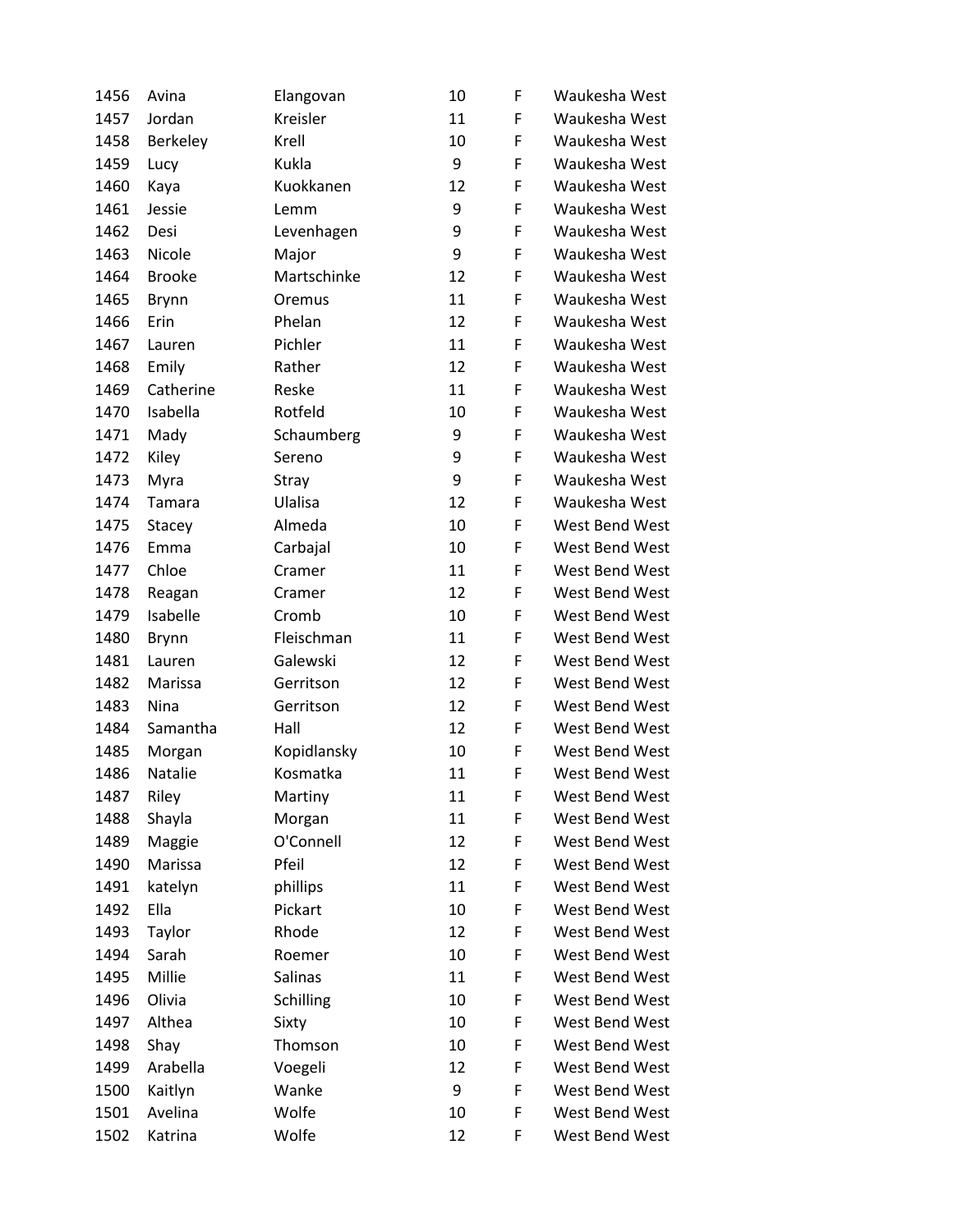| 1503 | <b>Brendan</b> | `Pryor             | 9  | M | West Bend West      |
|------|----------------|--------------------|----|---|---------------------|
| 1504 | Ben            | <b>Bast</b>        | 9  | M | West Bend West      |
| 1505 | Nathan         | <b>Butters</b>     | 9  | M | West Bend West      |
| 1506 | <b>Brady</b>   | Davidson           | 9  | M | West Bend West      |
| 1507 | Noah           | Doedens            | 12 | M | West Bend West      |
| 1508 | Elijah         | Eichner            | 12 | M | West Bend West      |
| 1509 | Jack           | Elliott            | 11 | M | West Bend West      |
| 1510 | Jake           | Feiter             | 9  | M | West Bend West      |
| 1511 | Isaac          | Fichtner           | 10 | M | West Bend West      |
| 1512 | <b>Brett</b>   | Fox                | 9  | M | West Bend West      |
| 1513 | Kyler          | Fuchs              | 10 | M | West Bend West      |
| 1514 | Isaac          | Guttormson         | 9  | M | West Bend West      |
| 1515 | Lance          | Guttormson         | 11 | M | West Bend West      |
| 1516 | Andrew         | Hartzell           | 9  | M | West Bend West      |
| 1517 | Sebastian      | Hunt               | 12 | M | West Bend West      |
| 1518 | Joshua         | Huss               | 9  | M | West Bend West      |
| 1519 | Zach           | Koenigs            | 9  | M | West Bend West      |
| 1520 | Daniel         | Lacey              | 12 | M | West Bend West      |
| 1521 | Nicholas       | Lemanski           | 11 | M | West Bend West      |
| 1522 | Kevin          | Lemens             | 12 | M | West Bend West      |
| 1523 | Jake           | Lemke              | 10 | M | West Bend West      |
| 1524 | Ethan          | Mader              | 11 | M | West Bend West      |
| 1525 | Tyler          | May                | 9  | M | West Bend West      |
| 1526 | James          | Miller             | 12 | M | West Bend West      |
| 1527 | Cameron        | Pauli              | 11 | M | West Bend West      |
| 1528 | Grant          | Peterson           | 11 | M | West Bend West      |
| 1529 | Chase          | Pickett            | 9  | M | West Bend West      |
| 1530 | Joseph         | Prasch             | 10 | M | West Bend West      |
| 1531 | Jacob          | Rauch              | 10 | M | West Bend West      |
| 1532 | Aiden          | Rehrauer           | 11 | M | West Bend West      |
| 1533 | Camren         | Risch              | 12 | M | West Bend West      |
| 1534 | Sam            | Schreiber          | 10 | M | West Bend West      |
| 1535 | Evan           | Schutz             | 10 | M | West Bend West      |
| 1536 | John           | Sipe               | 10 | M | West Bend West      |
| 1537 | Tanner         | Soderberg          | 11 | M | West Bend West      |
| 1538 | Raymond        | Spors              | 10 | M | West Bend West      |
| 1539 | Mason          | Willkomm           | 9  | M | West Bend West      |
| 1540 | Jeffrey        | Winkel             | 11 | M | West Bend West      |
| 1541 | Amber          | <b>Banish</b>      | 11 | F | <b>Wilmot Union</b> |
| 1542 | Danica         | <b>Brouillette</b> | 12 | F | Wilmot Union        |
| 1543 | <b>Barbara</b> | Cooper             | 10 | F | <b>Wilmot Union</b> |
| 1544 | Teague         | Duffy              | 12 | F | Wilmot Union        |
| 1545 | Gabby          | Gaynor             | 10 | F | <b>Wilmot Union</b> |
| 1546 | Helena         | Gomez              | 9  | F | Wilmot Union        |
| 1547 | Presley        | Hangos             | 10 | F | <b>Wilmot Union</b> |
| 1548 | Katlin         | Kovacek            | 10 | F | <b>Wilmot Union</b> |
| 1549 | Maisy          | Morgan             | 10 | F | Wilmot Union        |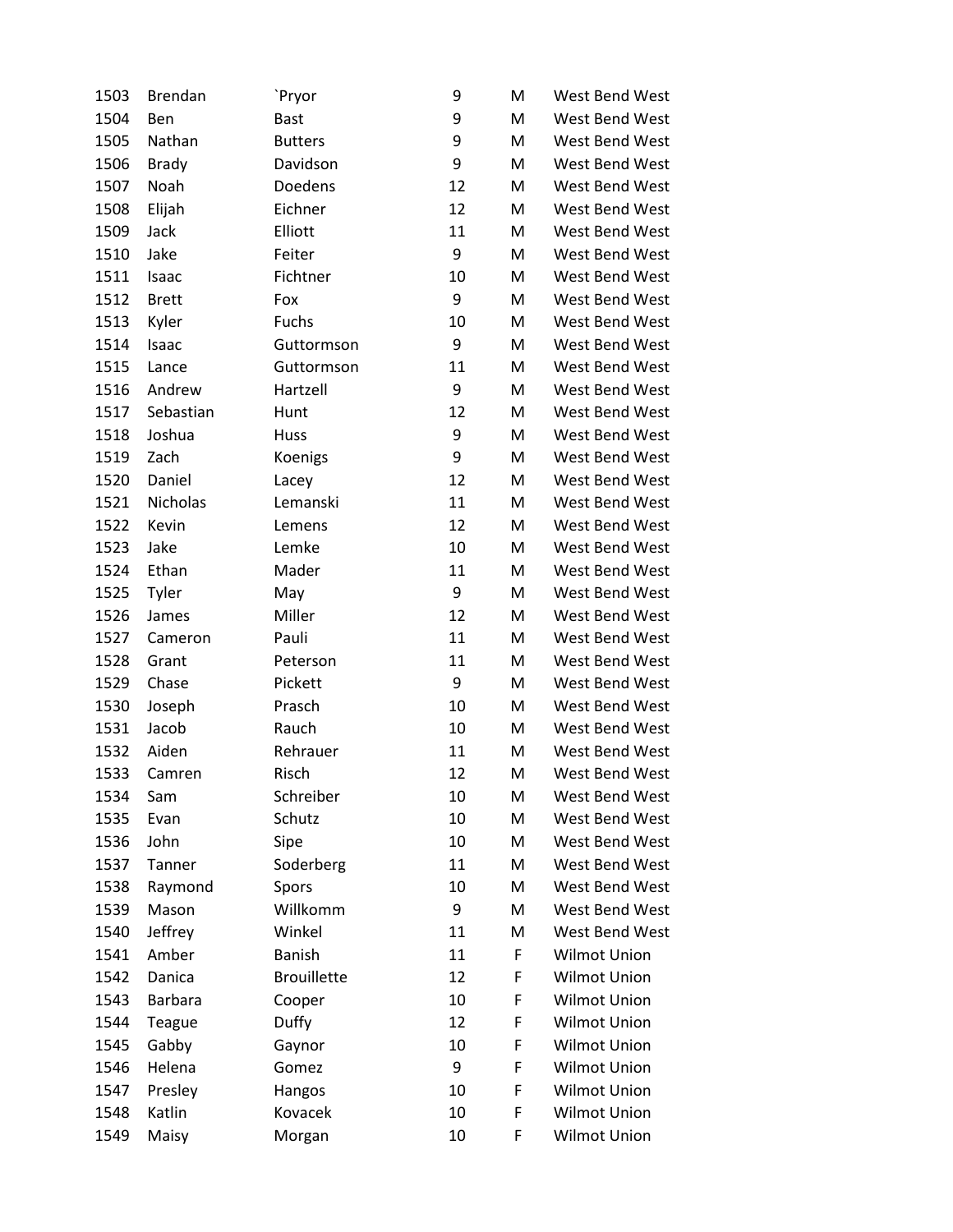| 1550 | Tara           | Nopenz        | 10 | F | <b>Wilmot Union</b>  |
|------|----------------|---------------|----|---|----------------------|
| 1551 | Caylee         | Pearson       | 10 | F | Wilmot Union         |
| 1552 | Ambriel        | Siggemann     | 11 | F | <b>Wilmot Union</b>  |
| 1553 | Alivia         | Smith         | 10 | F | Wilmot Union         |
| 1554 | Abby           | Strother      | 9  | F | Wilmot Union         |
| 1555 | Katie          | Strother      | 11 | F | <b>Wilmot Union</b>  |
| 1556 | Isabelle       | Stypla        | 9  | F | Wilmot Union         |
| 1557 | Rylee          | Thiel         | 9  | F | Wilmot Union         |
| 1558 | Caroline       | Valenta       | 11 | F | Wilmot Union         |
| 1559 | Tristan        | Azevedo       | 12 | M | Wilmot Union         |
| 1560 | Joe            | <b>Banish</b> | 10 | M | Wilmot Union         |
| 1561 | Victor         | <b>Banish</b> | 9  | M | <b>Wilmot Union</b>  |
| 1562 | Maui           | Cane          | 9  | M | <b>Wilmot Union</b>  |
| 1563 | Ernesto        | Cosio         | 9  | M | Wilmot Union         |
| 1564 | Shawn          | Davis         | 11 | M | Wilmot Union         |
| 1565 | <b>Brennan</b> | Diedrich      | 11 | M | Wilmot Union         |
| 1566 | Kyle           | Diedrich      | 11 | M | <b>Wilmot Union</b>  |
| 1567 | Gabe           | Handorf       | 9  | M | Wilmot Union         |
| 1568 | Kody           | Molitor       | 9  | M | Wilmot Union         |
| 1569 | <b>Brock</b>   | Muzzy         | 12 | М | <b>Wilmot Union</b>  |
| 1570 | Christian      | Obertin       | 9  | M | Wilmot Union         |
| 1571 | Cole           | Pappadakis    | 10 | M | <b>Wilmot Union</b>  |
| 1572 | Jordan         | Paulsen       | 11 | M | <b>Wilmot Union</b>  |
| 1573 | Haylin         | Quade         | 9  | M | Wilmot Union         |
| 1574 | Nathan         | Quade         | 11 | M | Wilmot Union         |
| 1575 | James          | Raymond       | 10 | M | Wilmot Union         |
| 1576 | Michael        | Ruggiero      | 9  | M | <b>Wilmot Union</b>  |
| 1577 | Jack           | Stoppenbach   | 12 | M | Wilmot Union         |
| 1578 | Alex           | Wank          | 11 | M | Wilmot Union         |
| 1579 | Samuel         | Wank          | 12 | M | Wilmot Union         |
| 1580 | <b>Blake</b>   | Zager         | 10 | M | <b>Wilmot Union</b>  |
| 1581 | Rick           | Zuels         | 12 | M | Wilmot Union         |
| 1582 | lxa            | Aguilar       | 11 | F | Zion-Benton Township |
| 1583 | Jenni          | Arizmendi     | 11 | F | Zion-Benton Township |
| 1584 | Jayla          | <b>Behnke</b> | 12 | F | Zion-Benton Township |
| 1585 | Jamaya         | Bell          | 10 | F | Zion-Benton Township |
| 1586 | Naiomi         | Bell          | 9  | F | Zion-Benton Township |
| 1587 | <b>Bianca</b>  | <b>Bravo</b>  | 11 | F | Zion-Benton Township |
| 1588 | Delilah        | Cantu         | 11 | F | Zion-Benton Township |
| 1589 | Zowie          | Cornejo       | 11 | F | Zion-Benton Township |
| 1590 | Crizaber       | Cruz          | 12 | F | Zion-Benton Township |
| 1591 | Loula          | Dillon        | 12 | F | Zion-Benton Township |
| 1592 | Natalie        | Figueroa      | 10 | F | Zion-Benton Township |
| 1593 | Kelly          | Fuson         | 9  | F | Zion-Benton Township |
| 1594 | Alexandra      | Garcia        | 9  | F | Zion-Benton Township |
| 1595 | Samantha       | Gomez         | 9  | F | Zion-Benton Township |
| 1596 | Katelin        | Hamilton      | 9  | F | Zion-Benton Township |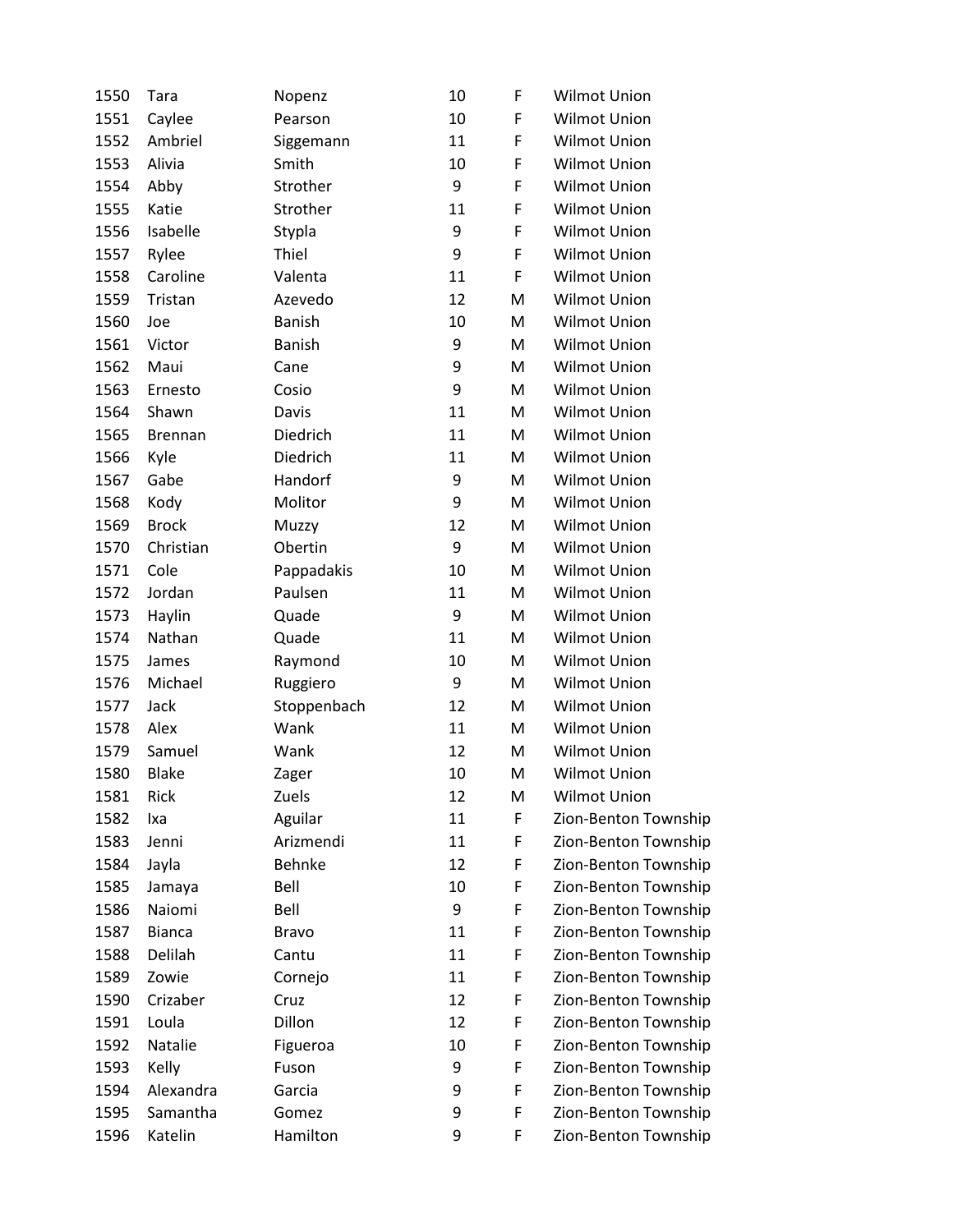| 1597 | Kelsey         | Hamilton       | 11 | F | Zion-Benton Township |
|------|----------------|----------------|----|---|----------------------|
| 1598 | Maya           | Henderson      | 11 | F | Zion-Benton Township |
| 1599 | Nataly         | Jimenez        | 10 | F | Zion-Benton Township |
| 1600 | Marisa         | Johnson        | 10 | F | Zion-Benton Township |
| 1601 | Audrey         | Luell          | 9  | F | Zion-Benton Township |
| 1602 | Kaila          | Luell          | 12 | F | Zion-Benton Township |
| 1603 | Bri-lei        | Mann           | 9  | F | Zion-Benton Township |
| 1604 | Joceline       | Marquez        | 10 | F | Zion-Benton Township |
| 1605 | <b>Blanca</b>  | Martinez       | 10 | F | Zion-Benton Township |
| 1606 | Elyssa         | Martinez       | 12 | F | Zion-Benton Township |
| 1607 | Aubrianna      | Mendoza        | 10 | F | Zion-Benton Township |
| 1608 | Ashley         | Molina         | 11 | F | Zion-Benton Township |
| 1609 | Fatima         | Munoz          | 9  | F | Zion-Benton Township |
| 1610 | Melanie        | Reyes          | 10 | F | Zion-Benton Township |
| 1611 | Karen          | Rios           | 11 | F | Zion-Benton Township |
| 1612 | Angie          | Rivera         | 12 | F | Zion-Benton Township |
| 1613 | Elizabeth      | Rodriguez      | 10 | F | Zion-Benton Township |
| 1614 | Lesly          | Rodriguez      | 11 | F | Zion-Benton Township |
| 1615 | Sarah          | Sulaimon       | 9  | F | Zion-Benton Township |
| 1616 | Jenna          | Uchiek         | 11 | F | Zion-Benton Township |
| 1617 | Julien         | Vergara        | 11 | F | Zion-Benton Township |
| 1618 | Stacy          | Vindel         | 9  | F | Zion-Benton Township |
| 1619 | Janae          | Waters         | 9  | F | Zion-Benton Township |
| 1620 | Illyana        | Wence          | 10 | F | Zion-Benton Township |
| 1621 | Alex           | Aleman         | 11 | M | Zion-Benton Township |
| 1622 | Christopher    | Anderson       | 10 | M | Zion-Benton Township |
| 1623 | Alexander      | Atwater        | 10 | M | Zion-Benton Township |
| 1624 | Eric           | <b>Barajas</b> | 9  | M | Zion-Benton Township |
| 1625 | Trystan        | <b>Borko</b>   | 10 | M | Zion-Benton Township |
| 1626 | Jonathan       | <b>Brito</b>   | 9  | M | Zion-Benton Township |
| 1627 | Salvador       | Cortes Olmedo  | 11 | M | Zion-Benton Township |
| 1628 | Thomas         | Cruz           | 9  | M | Zion-Benton Township |
| 1629 | Joey           | Currier        | 12 | M | Zion-Benton Township |
| 1630 | Jourdon        | East           | 12 | M | Zion-Benton Township |
| 1631 | Andrew         | Figueroa       | 12 | M | Zion-Benton Township |
| 1632 | Chase          | Franz          | 9  | M | Zion-Benton Township |
| 1633 | Jose           | Gaeta          | 9  | M | Zion-Benton Township |
| 1634 | Issac          | Garcia         | 11 | M | Zion-Benton Township |
| 1635 | Erwin          | Gutierrez      | 10 | M | Zion-Benton Township |
| 1636 | Mario          | Gutierrez      | 12 | M | Zion-Benton Township |
| 1637 | Jose           | Hernandez      | 9  | M | Zion-Benton Township |
| 1638 | Andrew         | Johnson        | 12 | M | Zion-Benton Township |
| 1639 | Davion         | Johnson        | 9  | M | Zion-Benton Township |
| 1640 | Alex           | Morris         | 12 | M | Zion-Benton Township |
| 1641 | <b>Brandon</b> | <b>Neas</b>    | 12 | M | Zion-Benton Township |
| 1642 | Alex           | Requena        | 11 | M | Zion-Benton Township |
| 1643 | Armando        | Reyes          | 10 | M | Zion-Benton Township |